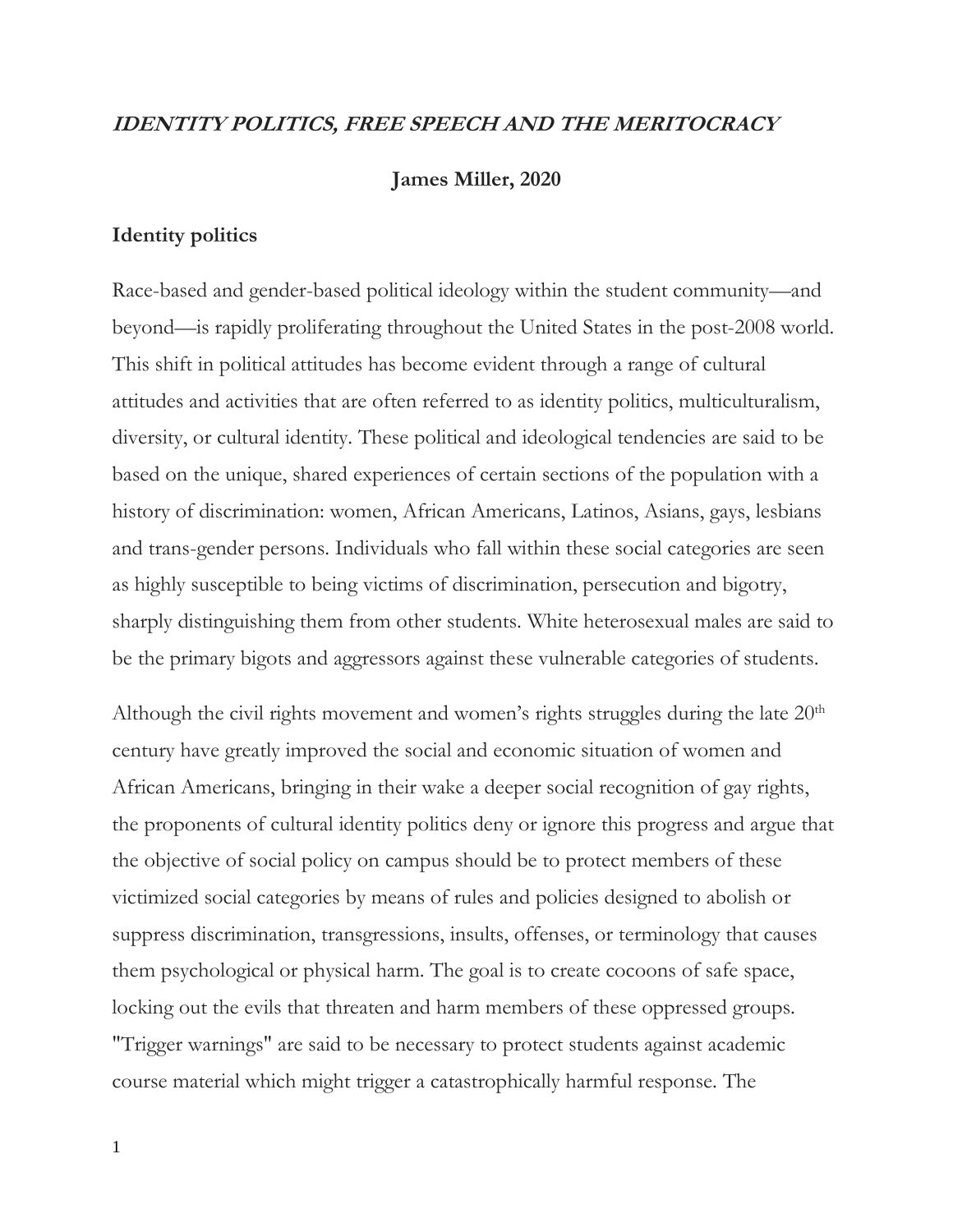difference between psychological trauma and bodily attack is sometimes eclipsed, and a verbal microaggression is equated to a physical assault.

These tendencies have given rise to a "culture of victimhood" and a "cult of safetyism" which have become particularly evident on college campuses, where the majority of students come from economically privileged families. This increasingly anxiety-ridden environment encourages people to define themselves as part of a number of groups surrounded by hostile forces. The world is perceived as rife with illdefined and subtle threats emanating from people who, perhaps unintentionally, participate in victimizing the members of the oppressed groups by insulting them or making statements that cause them serious psychological trauma.

Jonathon Haidt explains, in an article in the *Guardian* newspaper, April 10, 2016:

In such cultures there are two main sources of social prestige: being a victim or standing up for victims. But victimhood cultures don't emerge in the most racist or sexist environments – they tend to emerge in institutions that are already highly egalitarian (such as Emory and Yale) and in which there are authorities (such as deans and college presidents) that can be entreated to step in on the side of the victims. In such settings political potency is increased by amplifying the number of victims and the degree of their victimization.

The growth of these moods and ideas has given rise to many incidents in recent years that have involved angry confrontations. The university administrators argue that they have worked with the students to establish new rules of conduct that enhance the protection of students from a potentially hostile educational environment.

### **Limiting freedom of speech**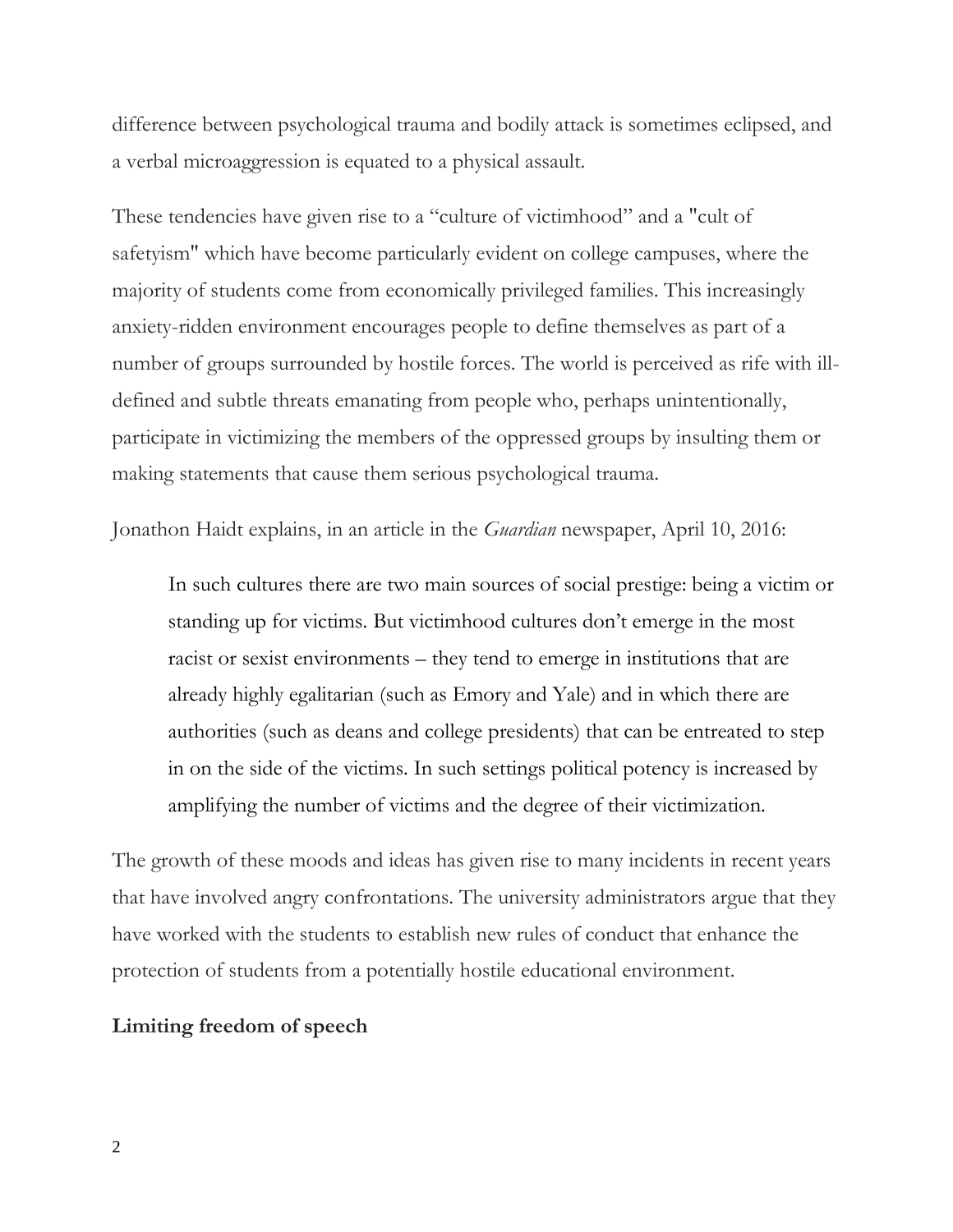A majority of the colleges and universities in the U.S. have adopted speech codes that restrict freedom of speech for the students or for outside speakers. At Duke, for example (The Glaring Evidence That Free Speech Is Threatened on Campus, *Atlantic*  magazine, Mar. 4, 2016, by Conor Friedersdorf):

… student activists demanded disciplinary sanctions for students who attend "culturally insensitive" parties, mandatory implicit-bias training for all professors, and loss of the possibility of tenure if a faculty member engages in speech "if the discriminatory attitudes behind the speech," as determined by an unnamed adjudicator, "could potentially harm the academic achievements of students of color."

At Emory, student activists demanded that student evaluations include a field to report a faculty member's micro aggressions to help ensure that there are repercussions or sanctions, and that the social network Yik Yak be banished from campus.

Activists at Wesleyan trashed their student newspaper then pushed to get it defunded because they disagreed with an op-ed that criticized Black Lives Matter. Dartmouth University students demanded the expulsion of fraternities that throw parties they deemed racist and forced a student newspaper to change its name.

The protection of the students' supposed right not to be offended has taken the form of disinviting previously invited guest speakers at the requests of some students:

In 2015 alone, Robin Steinberg was disinvited from Harvard Law School, the rapper Common was disinvited from Kean University, and Suzanne Venker was disinvited from Williams College. Asra Nomani addressed Duke University only after student attempts to cancel her speech were overturned. UC Berkeley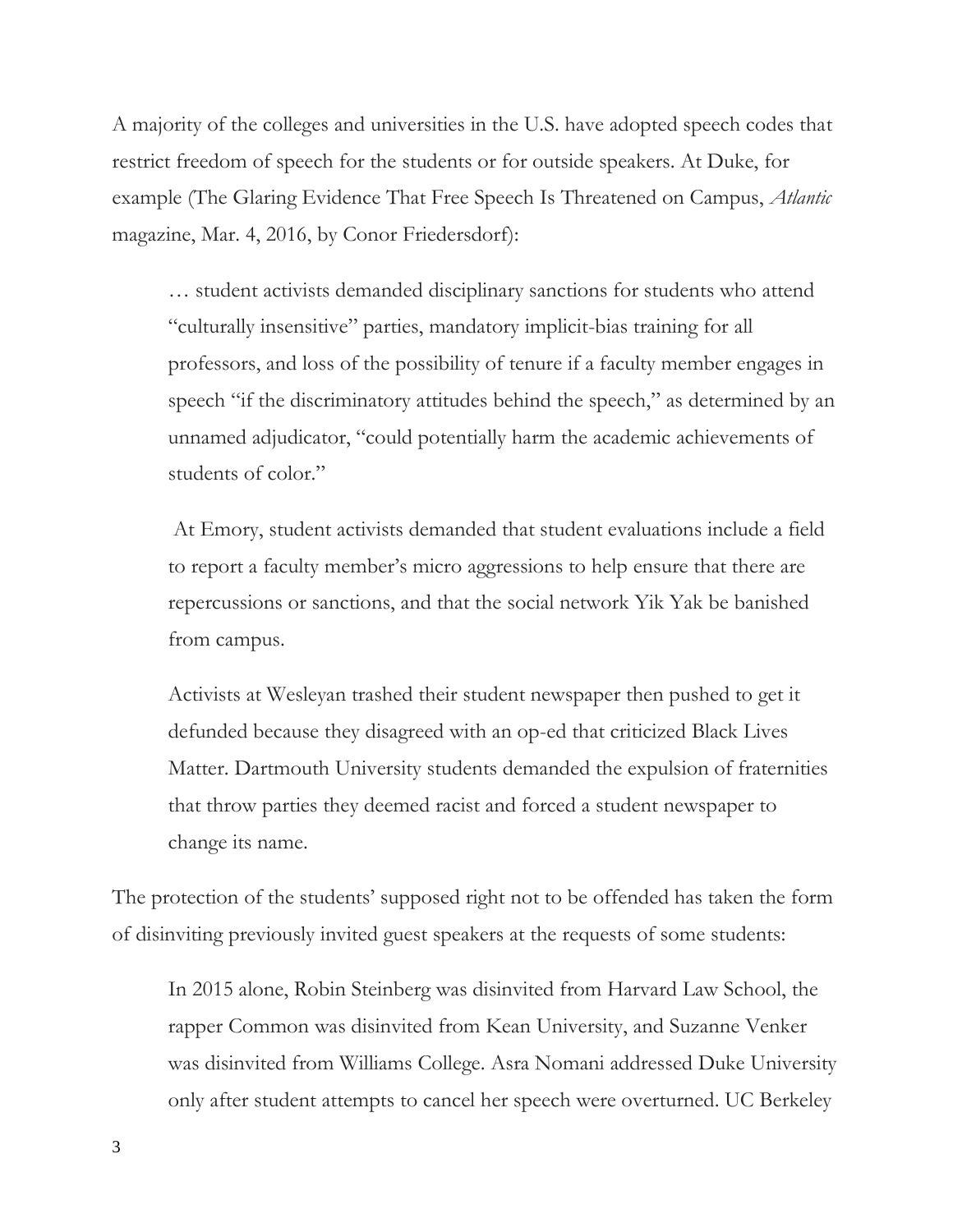Chancellor Nicholas Dirks participated in an event on his own campus that student protestors shut down. Speakers at USC needed police to intervene to continue an event. Angela Davis was subject to a petition that attempted to prevent her from speaking at Texas Tech. The rapper Big Sean faced a student effort to get him disinvited from Princeton. Bob McCulloch faced a student effort to disinvite him from speaking at St. Louis University. William Ayers was subject to an effort to disinvite him from Dickinson School of Law. Harold Koh faced a student effort to oust him as a visiting professor at New York University Law School. (ibid.)

The principles cited in these initiatives to suppress freedom of speech have been endorsed in a *New York Times* op-ed piece by Ulrich Baer (*NYT* 4/24/2017):

The recent student demonstrations at Auburn against Spencer's visit—as well as protests on other campuses against Charles Murray, Milo Yiannopoulos and others—should be understood as an attempt to ensure the conditions of free speech for a greater group of people, rather than censorship. Liberal freespeech advocates rush to point out that the views of these individuals must be heard first to be rejected. But this is not the case. Universities invite speakers not chiefly to present otherwise unavailable discoveries, but to present to the public views they have presented elsewhere. When those views invalidate the humanity of some people, they restrict speech as a public good. ... In such cases there is no inherent value to be gained from debating them in public. In today's age, we also have a simple solution that should appease all those concerned that students are insufficiently exposed to controversial views. It is called the internet, where all kinds of offensive expression flourish unfettered on a vast platform available to nearly all.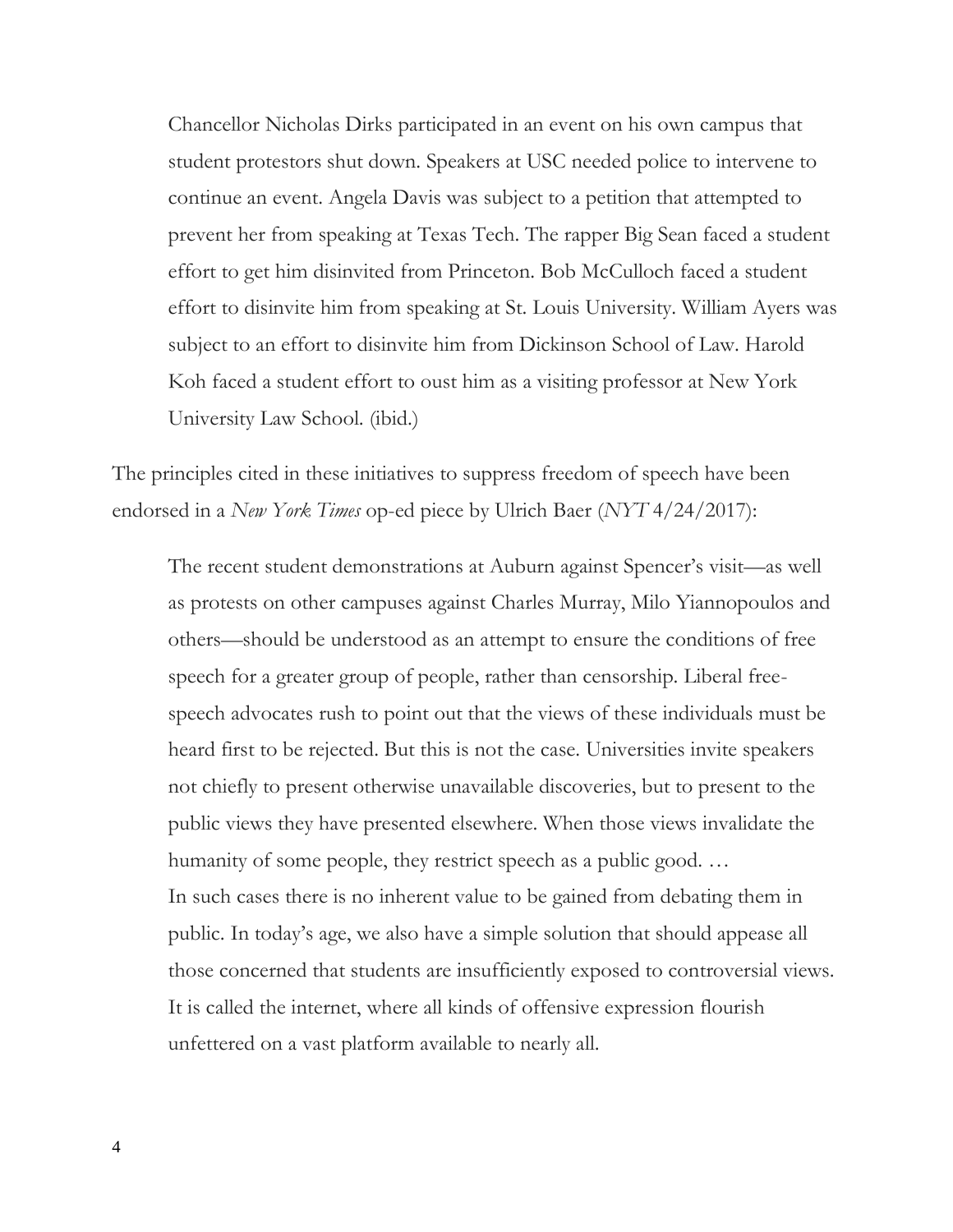Baer's argument is that it's legitimate to suppress free speech on campuses since students can access the controversial topics on Internet websites. But such an argument, in principle, justifies banning free speech on the Internet as well—which in the present period is a growing reality. Furthermore, free speech in many workplaces is suffering from the same restrictions as on campuses. Here's an example. A software engineer, James Damore, was fired by Google in August, 2017, supposedly for violating the company's code of conduct regarding the treatment of women. He was not accused of inappropriate conduct. The termination was based on a memo he had written and distributed complaining about the company's policies, which included a statement that biological differences between women and men were partly responsible for the underrepresentation of women in technological and leadership positions. Among other things, he argued:

Note, I'm not saying that all men differ from women in the following ways or that these differences are "just." I'm simply stating that the distribution of preferences and abilities of men and women differ in part due to biological causes and that these differences may explain why we don't see equal representation of women in tech and leadership.

# [https://gizmodo.com/exclusive-heres-the-full-10-page-anti-diversity-screed-](https://gizmodo.com/exclusive-heres-the-full-10-page-anti-diversity-screed-1797564320)[1797564320](https://gizmodo.com/exclusive-heres-the-full-10-page-anti-diversity-screed-1797564320)

In recent years actions, with a substantial participation of university students, to suppress or limit the freedom of speech of political speakers and groups has taken a more organized form among young activists. In 2017, we witnessed the violent protests against the appearance of Charles Murray at Middlebury College in Vermont in March, 2017, and of *Breitbart* spokesman Milo Yiannopoulos in Berkeley in September, and the mobilization against the rightists in Charlottesville, South Carolina in August. in the United States the "antifa" movement, which comprises groups such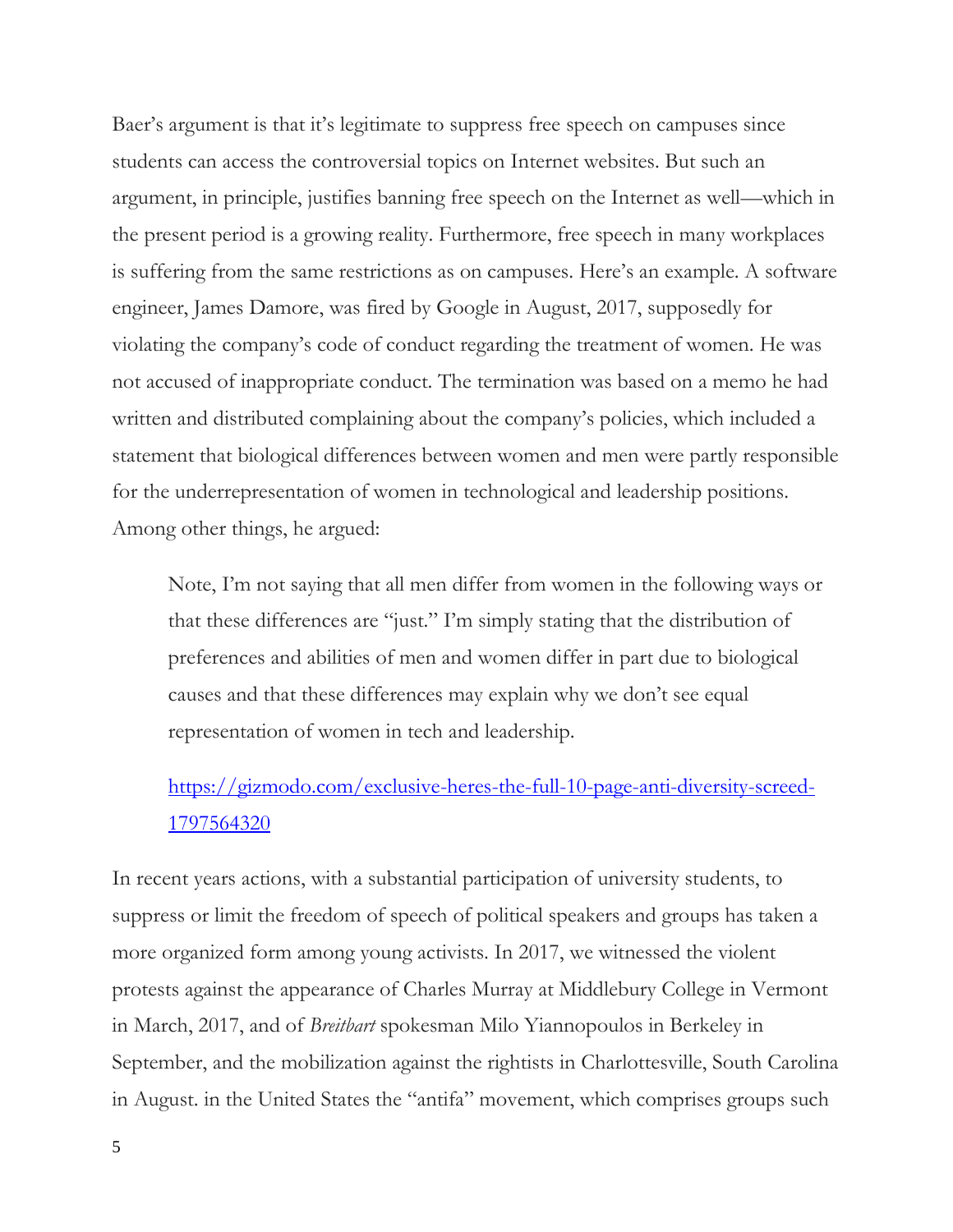as Direct Action Alliance, NYC Antifa, Revolutionary Abolitionist Movement, It's Going Down, and others, has been grabbing headlines with their often-violent attempts to deny the right of free expression to individuals and groups they oppose.

#### **Hate speech and freedom of expression**

Beginning in the 1970s, in the wake of the transformative social struggles affecting the rights of Blacks and women, academics and intellectuals (including within the U.S. government) saw the need to modernize the prevailing norms of social control over the working population. They needed to institute meaningful reforms in order to preserve their authority. As President Lyndon Johnson proclaimed, in his commencement address at Howard University, June 4, 1965,

The voting rights bill will be the latest, and among the most important, in a long series of victories. But this victory – as Winston Churchill said of another triumph for freedom – "is not the end. It is not even the beginning of the end. But it is, perhaps, the end of the beginning."

That beginning is freedom; and the barriers to that freedom are tumbling down. Freedom is the right to share, share fully and equally, in American society – to vote, to hold a job, to enter a public place, to go to school. It is the right to be treated in every part of our national life as a person equal in dignity and promise to all others.

In that period of revolutionary change for African Americans, the ruling powers needed to implement measures that granted real freedom, not just empty promises. The time of empty promised had come to an end, and in order to save its place of pride as leader of the nation, the U.S. government was forced to promote genuine desegregation and real affirmative action.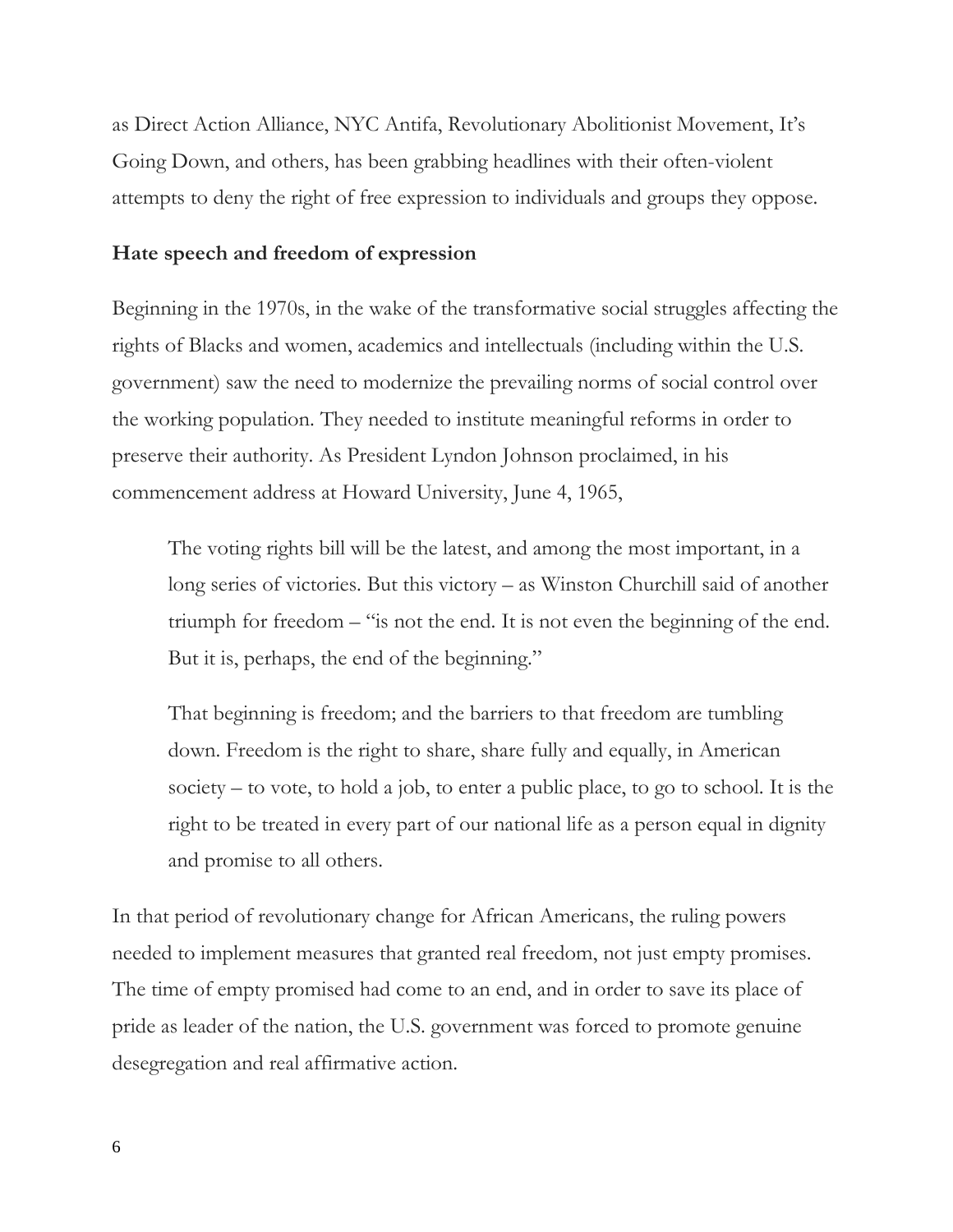But once the minimum necessary reforms were granted the ruling elite felt the need to apply the brakes so that the processes they had unleashed under the pressure of masses in motion would be slowed down, doled out piecemeal, kept to a minimum. For this they needed political leaders who could convincingly project an image of guardianship over the newly-won rights of oppressed sectors of the population, Blacks and women, while at the same time tacitly fueling the retrograde pressures which were increasingly pushing back against the gains of the progressive movements. Above all, the arbiters of social "justice" had to avoid pointing the finger of blame at the capitalist system. The multicultural and postmodern tendencies in academia served these ends.

Evidence for the collaboration of campus administrations in the suppression of "offensive" speech is provided in Chemerinsky and Gillman's book. They report, in reference to campus rules outlawing "hate speech" (p. 82),

This history allows us to understand the legal fate of previous efforts to pass hate speech codes. By the early 1990s, over 350 colleges and universities adopted hate speech codes. A number of these were challenged in court, and all to be challenged were declared unconstitutional.

The campus hate-speech codes were proclaimed to be necessary to protect students and faculty from racial, religious or sexist intimidation or harassment, which would create a hostile or dangerous learning environment. But these codes were imposed without regard for the guarantees of freedom of speech. Many of these codes were challenged and found to be unconstitutional. See, for example, the analysis offered by the Foundation for Individual Rights in Education, [https://www.thefire.org/in](https://www.thefire.org/in-court/state-of-the-law-speech-codes/)[court/state-of-the-law-speech-codes/](https://www.thefire.org/in-court/state-of-the-law-speech-codes/)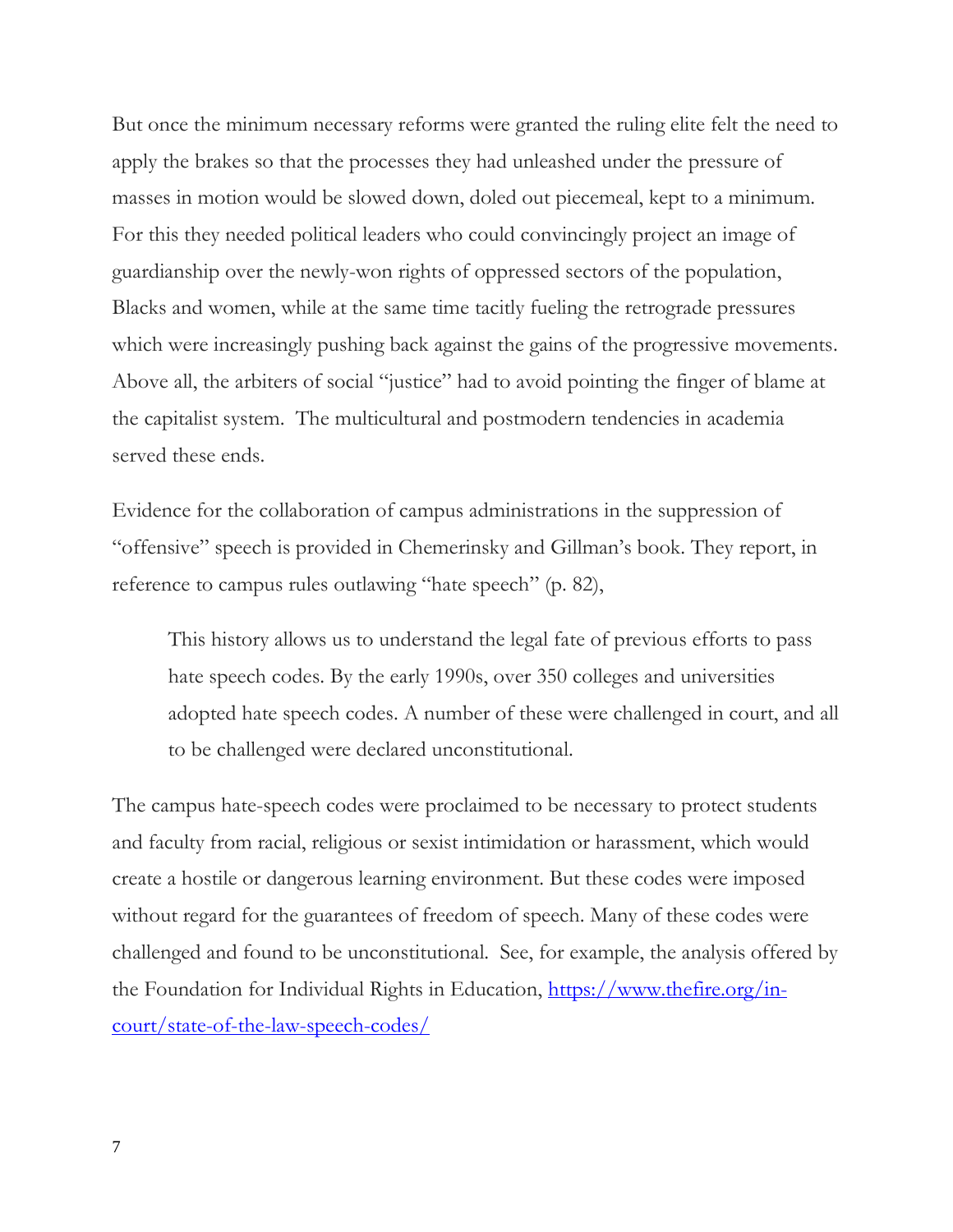In case after case, courts across the country have unequivocally and uniformly held speech codes at public universities to be unconstitutional. Public institutions of higher learning attempting to regulate the content of speech on campus are held to the most exacting level of judicial scrutiny. Typically, courts find speech codes to violate the First Amendment because they are vague and/or overbroad. This means that because the speech code is written in a way that (a) insufficiently specifies what type of speech is prohibited or (b) would prohibit constitutionally protected speech, it cannot be reconciled with the First Amendment's protection of freedom of speech.

The fact that so many campuses implemented codes of conduct that were in violation of the First Amendment of the U.S. Constitution indicates they were all being affected by the same, or similar, influences. These influences, while arising from the imperatives of the ruling class to push back against challenges to its vital prerogatives, emanated directly from the executive branch of the federal government. The governmental claims that its efforts to restrict freedom of speech on college campuses stem from attempts to enforce Title VI of the Civil Rights Act of 1964. The agency responsible for overseeing this enforcement is the Office of Civil Rights of the Department of Education. In 1994, in a "Notice of investigative guidance," this Office defined its mission as to "effectuate the provisions of title VI with regard to programs and activities receiving funding from the Department." The Office would investigate claims of racial harassment, saying "racial harassment denies students the right to an education free of discrimination." (*Federal Register,* Vol. 59, No. 47, March 10, 1994)

In 1972, Title IX was passed by Congress and added to the other sets of rules to be enforced by the Equal Employment Opportunity Commission. \$\$\$\$\$\$Title IX applies specifically to educational institutions. In a case that developed in 2015 Title IX was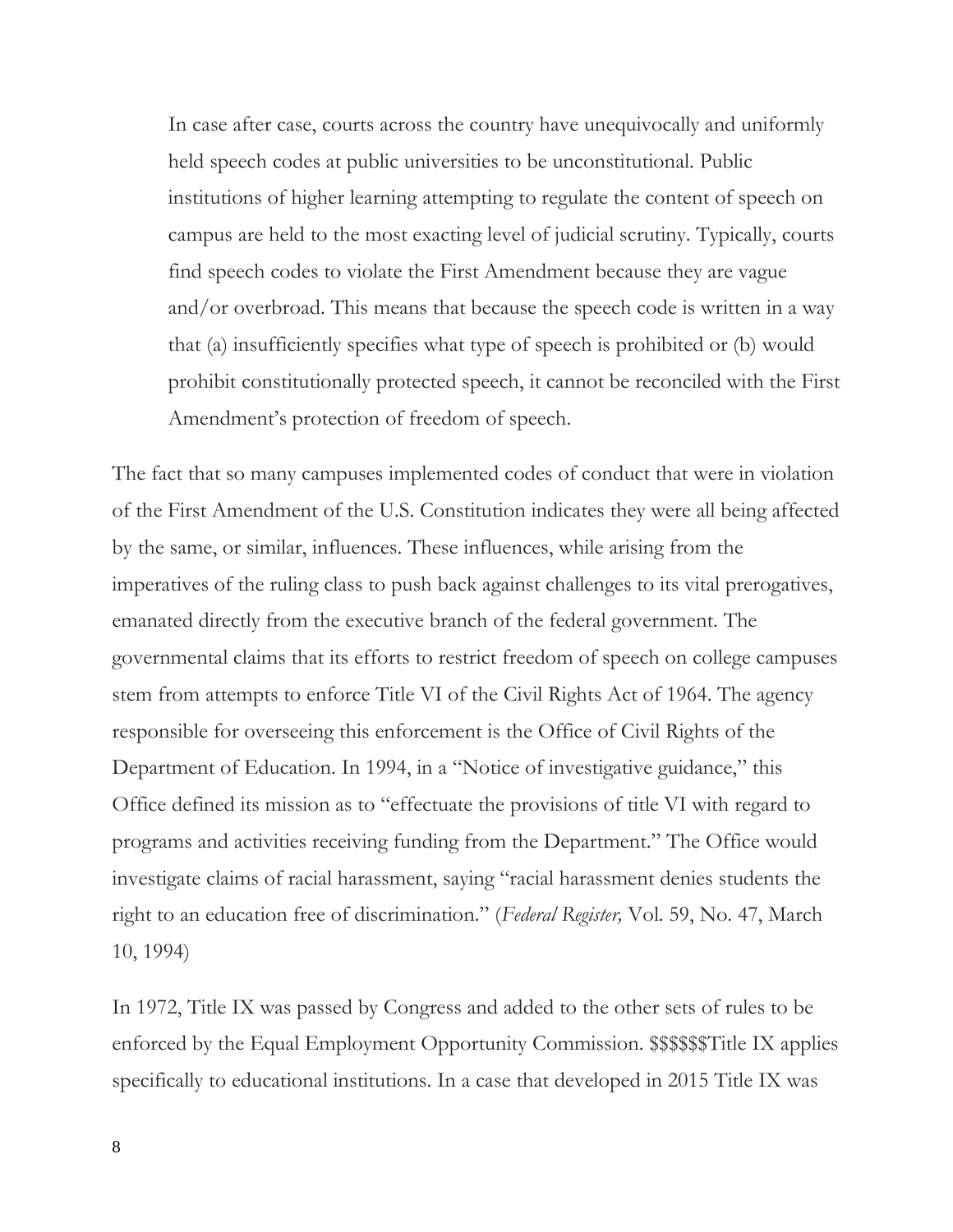enforced in a way that illustrates the perversion of democratic rights under the new regime of identity politics. As described in Jennifer Senior's review of *Unwanted Advances,* by Laura Kipnis in the *New York Times*, April 5, 2017:

Among the educators who recently found herself at the treacherous intersection of free speech and sensitivity politics is Laura Kipnis, a film professor, cultural critic and dedicated provocateur at Northwestern University. Responding to a new campus directive that prevented professors from dating undergraduates, she wrote an essay for The Chronicle of Higher Education in February of 2015 entitled "Sexual Paranoia Strikes Academe." Within days of publication, she was brought up on Title IX complaints for creating a "hostile environment." She spent 72 days in the public stockade for it, until the university cleared her of any wrongdoing.

… You might be wondering how Kipnis wound up the subject of a Title IX investigation when the law was originally created to address gender discrimination in education. She had the same question, and soon found her answer: In 2011, the Department of Education expanded the Title IX mandate to include policing "sexual misconduct," an idea so hazily defined it can apparently include publishing an essay — if the content is said to have "a chilling effect" on students' ability to report sexual malfeasance.

… Once upon a time, explains Kipnis, female students celebrated their sexual freedom and agency. Today, students and faculty alike focus on their vulnerability. This, in her view, is a criminally retrograde story line, one that recasts women as pitiful creatures who cannot think and act for themselves and it's a story they seem to have internalized. Armed with Title IX and a new, academically fashionable definition of "consent" — which insists that sex is never truly consensual between adults unless they both have equal power —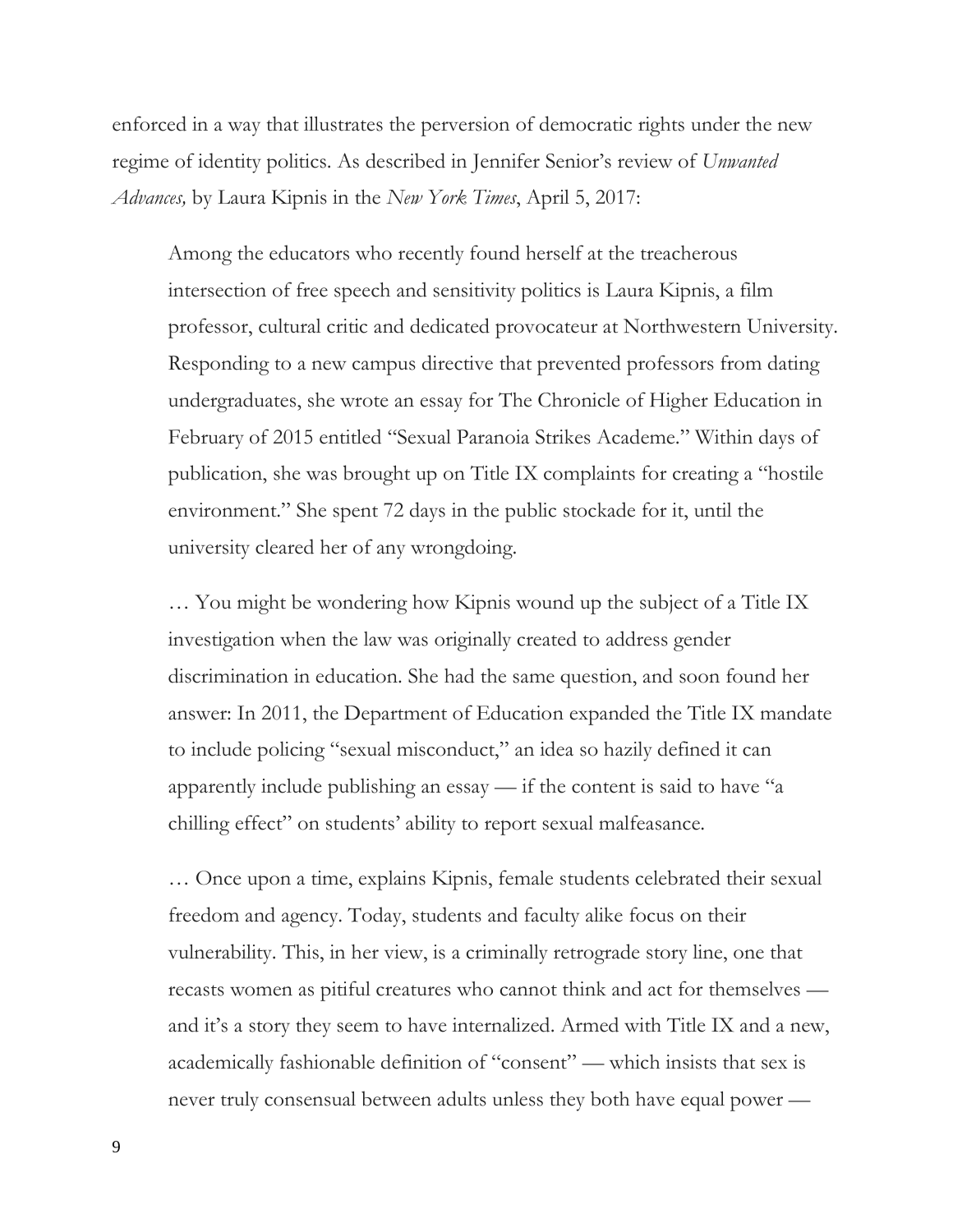women can now retroactively declare they never truly agreed to specific sexual acts, even whole relationships.

The infantilization of university students, brought on as much by administrative dictates as by student demands, is intended to create a cocoon of safety by shutting out any critical discourse that might ruffle the surface of these overly vulnerable minds.

Maurice Williams, writing in *The Militant* newspaper, May 6, 1996, comments,

In a move that restricts many democratic rights, U.S. president William Clinton signed a broad "antiterrorism" bill into law April 24 [the Anti-Terrorism and Effective Death Penalty Act of 1996]. The legislation strengthens the government's ability to arbitrarily ban or deport those it does not want to allow into the United States. It also places greater restrictions on the rights of prisoners, particularly the right to habeas corpus appeals - often the only recourse for inmates sentenced to death.

… "The bill marks an historic expansion of Federal law-enforcement authority at the expense of civil liberties," Gregory Nojeim, legislative counsel to the American Civil Liberties Union, told the New York Times. Nojeim said the bill virtually ensures that a person wrongly convicted would never "get his day in court to prove his innocence."

Later, in 2011 under President Barack Obama's Department of Education, Title IX was further altered to conform to the assault against the constitutional guarantees of due process. The tendency to classify the woman as the eternal victim and the man as the aggressor corresponds to the idea that women lack the social power that men command. Thus, what might seem to be consensual sex can be construed as the male exercising the patriarchal function of possessing the woman. When men are accused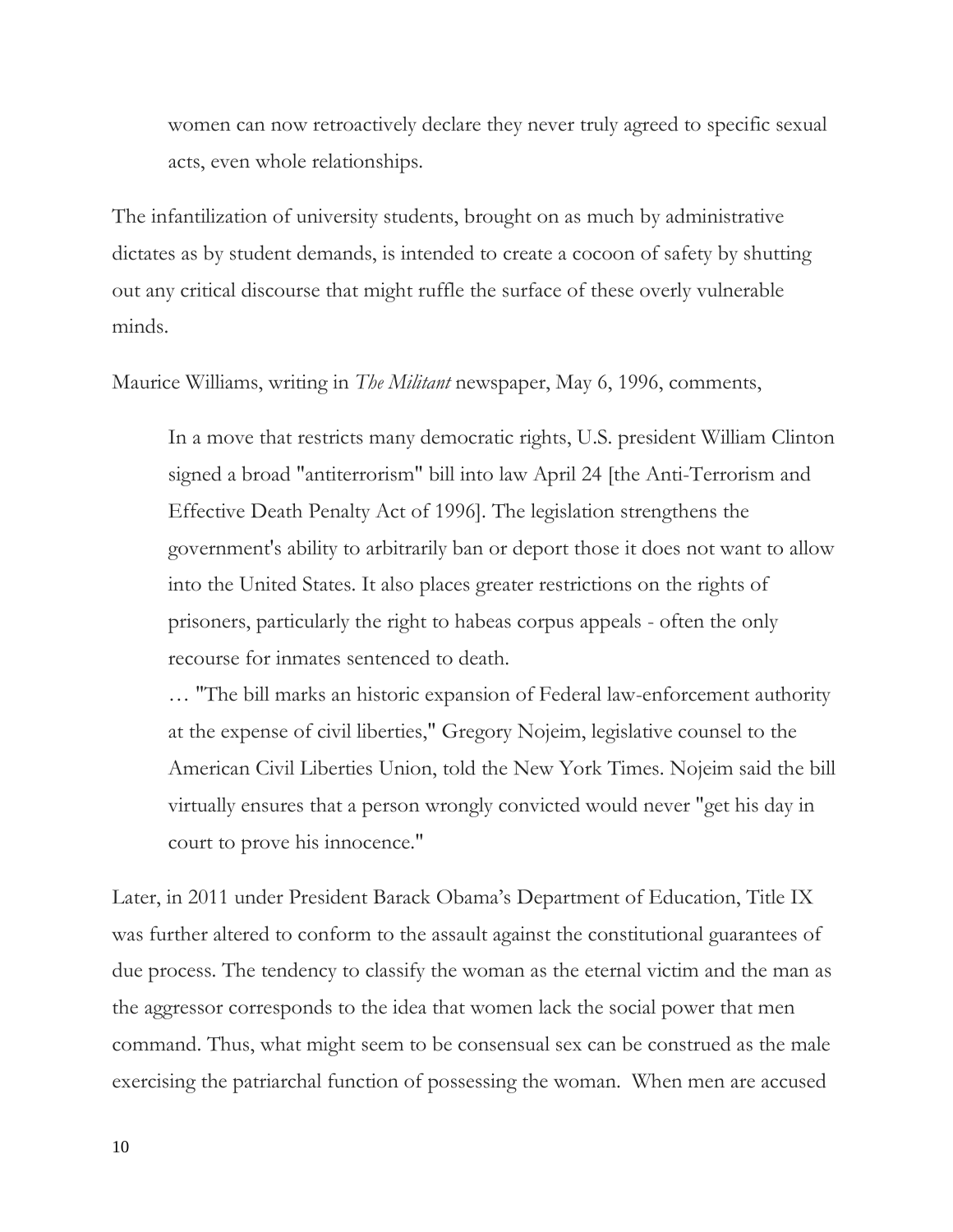of sexual assault, the "due process" principle guarantees to anyone accused of a crime all the resources necessary to present a thoroughgoing defense in an appropriate legal proceeding. In a "Dear Colleague" letter sent out by the Department of Education, persons accused of rape or sexual assault on college campuses were denied their due process rights. As Cathy Young, a contributor to *Reason* magazine and Realclearpolitics.com, explained in a *New York Times* op ed column on July 27, 2017,

Much of the dispute revolves around a 2011 "Dear Colleague" letter issued by the Department of Education's Office for Civil Rights. That letter recommended that sexual assault complaints investigated by colleges under Title IX, which guarantees gender equity in education, be evaluated under the "preponderance of the evidence" standard. This means that if the school believes it is even slightly more likely — as in, a 50.1 percent chance — that an assault accusation is true, it can deem the defendant guilty. This is a far lower threshold than the "clear and convincing evidence" standard previously used by many schools, let alone the "beyond a reasonable doubt" standard used in the criminal justice system.

To illustrate how this works in practice, Cathy Young explains,

To see this bias in action, consider a 2014 case at Washington and Lee University. The accuser initially admitted to a friend that her first sexual experience with the accused was enjoyable, and she had sex with him again a month later. But eight months later, after working at a women's clinic that dealt with sexual violence and after seeing a therapist, she began to believe that the first encounter was nonconsensual because she had been intoxicated. Following an investigation in which the accused student was discouraged from seeking legal representation, he was expelled. He sued the school, claiming gender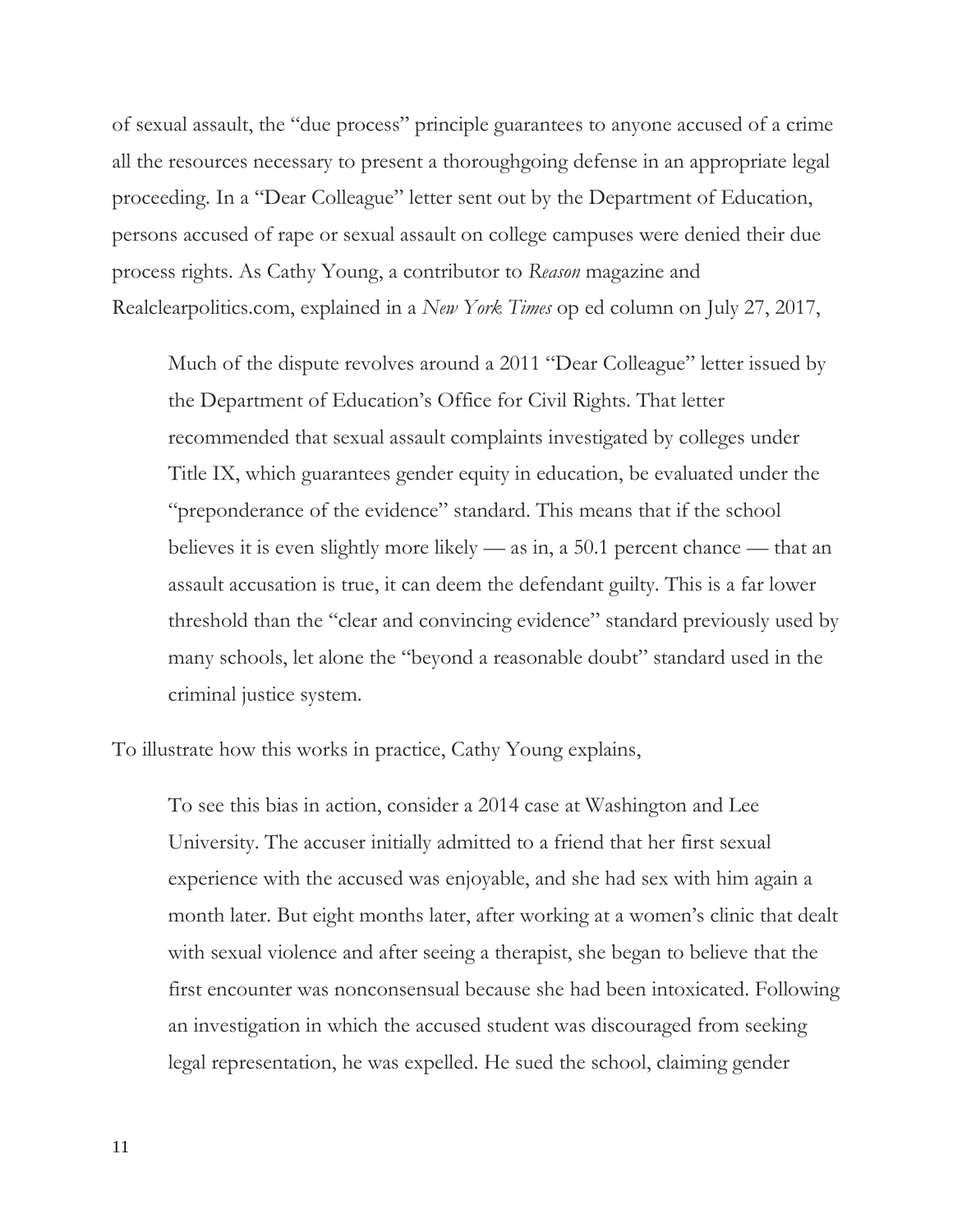discrimination and that the school's Title IX officer, who carried out the investigation, had said "regret equals rape" at a campus event. (She denies this.)

The rule of using the "preponderance of evidence," in sexual assault cases on college campuses, introduced in 2011, was annulled in 2017 by President Donald Trump's Secretary of Education, Betsy DeVos. The failure of university administrations to give due process rights to the accused represented a step toward the presumption of guilt of the accused. As Harvard law professor Jeannie Suk Gerson pointed out in the *New Yorker* magazine of Sept. 8, 2017:

Since 2011, dozens of courts have made clear that schools that do not give accused students a fair process may also be committing sex discrimination under Title IX.

She added:

The rejection of an either/or mentality—one in which the education system is either "for" or "against" victims of sexual violence—was striking also in DeVos's nod to the growing phenomenon of female students who are accused of sexual misconduct on campus, underscoring that a respect for basic fairness and due process benefits both women and men. … When schools use an unfair process to discipline students, she suggested, even guilty parties can be vindicated later in lawsuits in court. Sloppy campus processes lead to general lack of confidence in the results, and further undermine the interests of sexualassault victims.

Another issue that has been inadequately addressed is that colleges and universities routinely fail to inform the police in cases of rape or sexual assault. Rape is a crime that should be reported to the civil authorities, but university administrators prefer to sidestep that fact.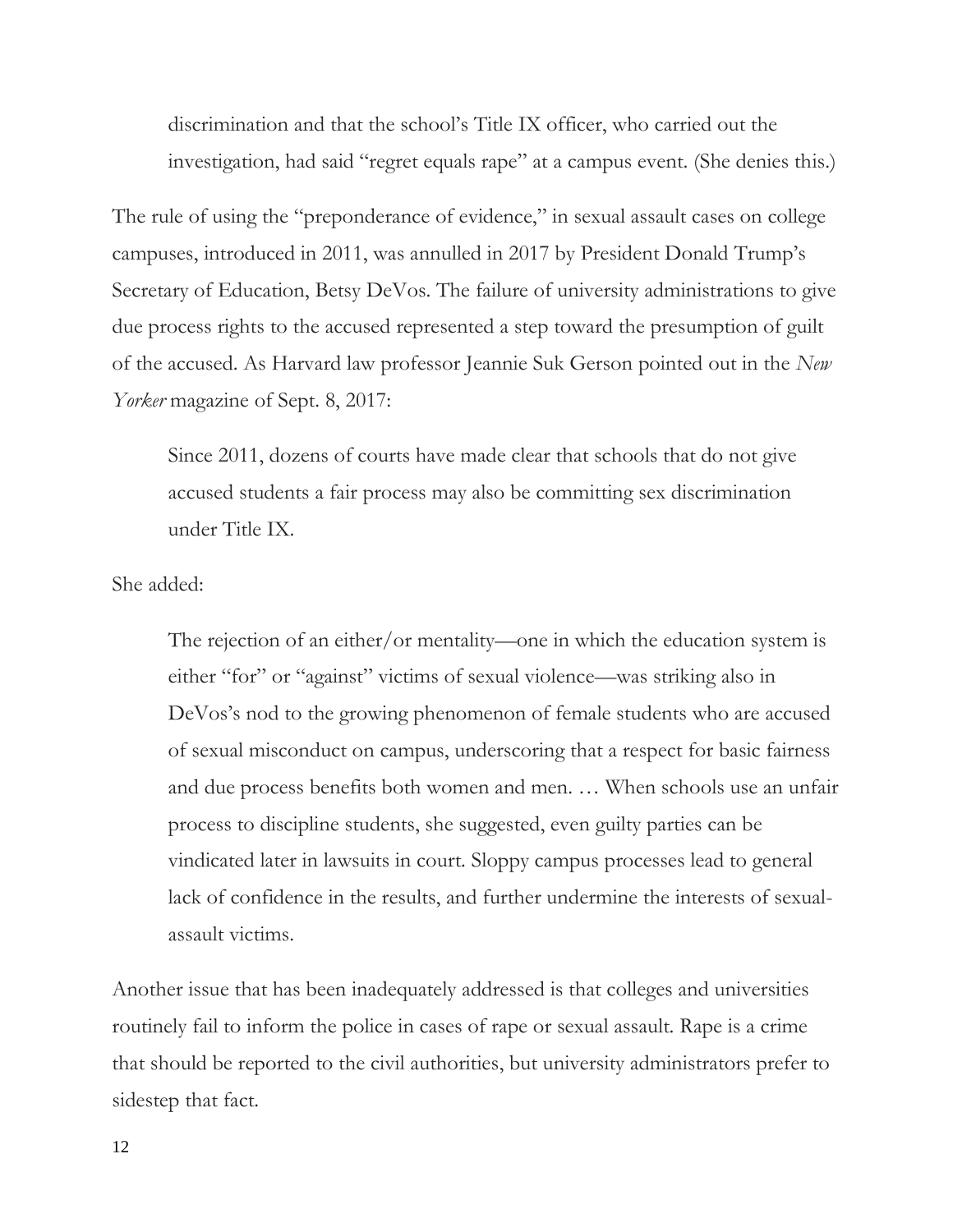## **Confrontation at Evergreen State College**

In March 2017 students at Evergreen State College in Olympia, Washington, mobilized to protest against the threats and attacks they believed they were experiencing. Excerpts from their list of demands, together with the response of the college president (italics), is taken from the *Cooper Point Journal* of May 27, 2017, and reads as follows:

## **We demand that no changes to the student code of conduct be made without democratic student consent.**

*We reaffirm our commitment to continuing our work to revise the student conduct code, with significant contributions from students at the center of the process.*

*… Students will work on the code with staff over the summer, as well as work on other strategic initiatives. Students will be paid for their labor. Further consultation will occur with students in the fall.*

*… Students will select the peers that will be involved in the process.*

# **We demand the immediate disarming of police services and no expansion of police facilities or services at any point in the future.**

*The Police Services Community Review Board will review police response to calls and complaints received on May 14 and May 23. A timeline for this review will be finalized by the end of next week. As you know, the Review Board doesn't include individuals from the President's Office or Police Services. Many of whom on the board are people of color. … Annual training for police officers will be expanded because of the responsibility they hold and the critical services they provide to the college. The training will include techniques for safe and non-threatening engagement with students, addressing anti-black racism, de-escalation, minimizing use of force, serving trans and queer students, sexual assault response and*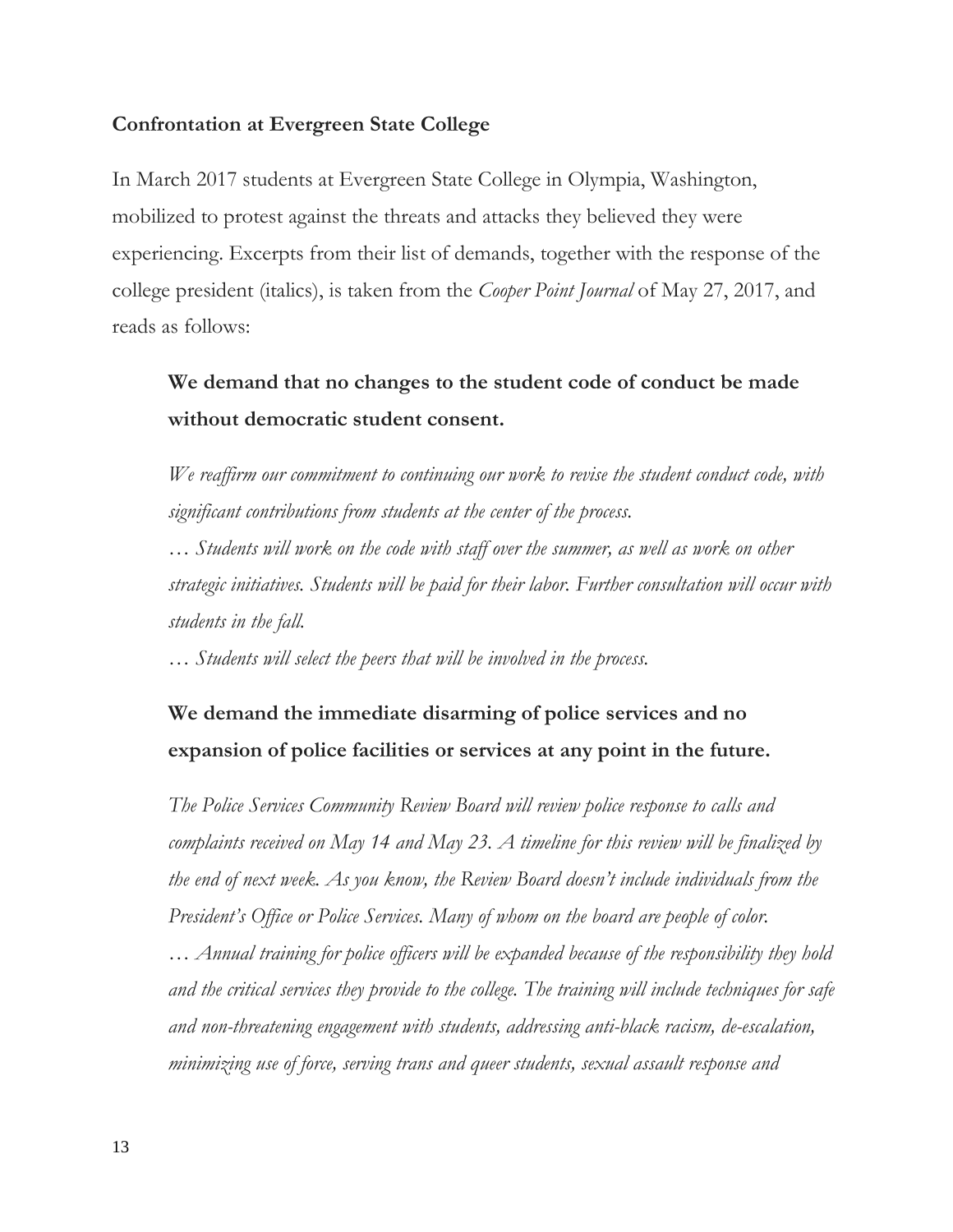*responding to the access and special needs of students with disabilities. Private funding will be sought to support training.*

# **We demand mandatory sensitivity and cultural competency training for faculty, staff, administrators, and student employees.**

*Required training for all staff currently includes a review of the college's non-discrimination policy. We commit to providing cultural competency, sensitivity, and anti-bias training in the training required of all staff. By requiring this training for all staff, we will also ensure that all search committee members are trained. We're launching staff training in the fall and offering it throughout the year.*

# **We demand for the coordinator of the Trans & Queer Center to be permanently hired full time.**

*Prior to this week's events, we had initiated the process to appoint Amira Caluya on a permanent basis as Coordinator of the Trans & Queer Center. We expedited this process and confirm that they have been appointed on a permanent basis effective today.*

One theme that emerges from this list of demands and responses is that there is no particular antagonism between the students and the administration. In some areas the students are only requesting a continuation, or expansion, of policies that have already been initiated at the college. In fact, what is revealed here is that there is a common interest between the two groups.

If it is true that students and administration were working toward a shared political regime on campus, then what was the fuss about, in March 2017? The mobilizations on the Evergreen campus at that time were dedicated to the expulsion of a teacher who would not conform to the cultural norms that the students had come to interpret as "compulsory" for everyone on campus, including faculty.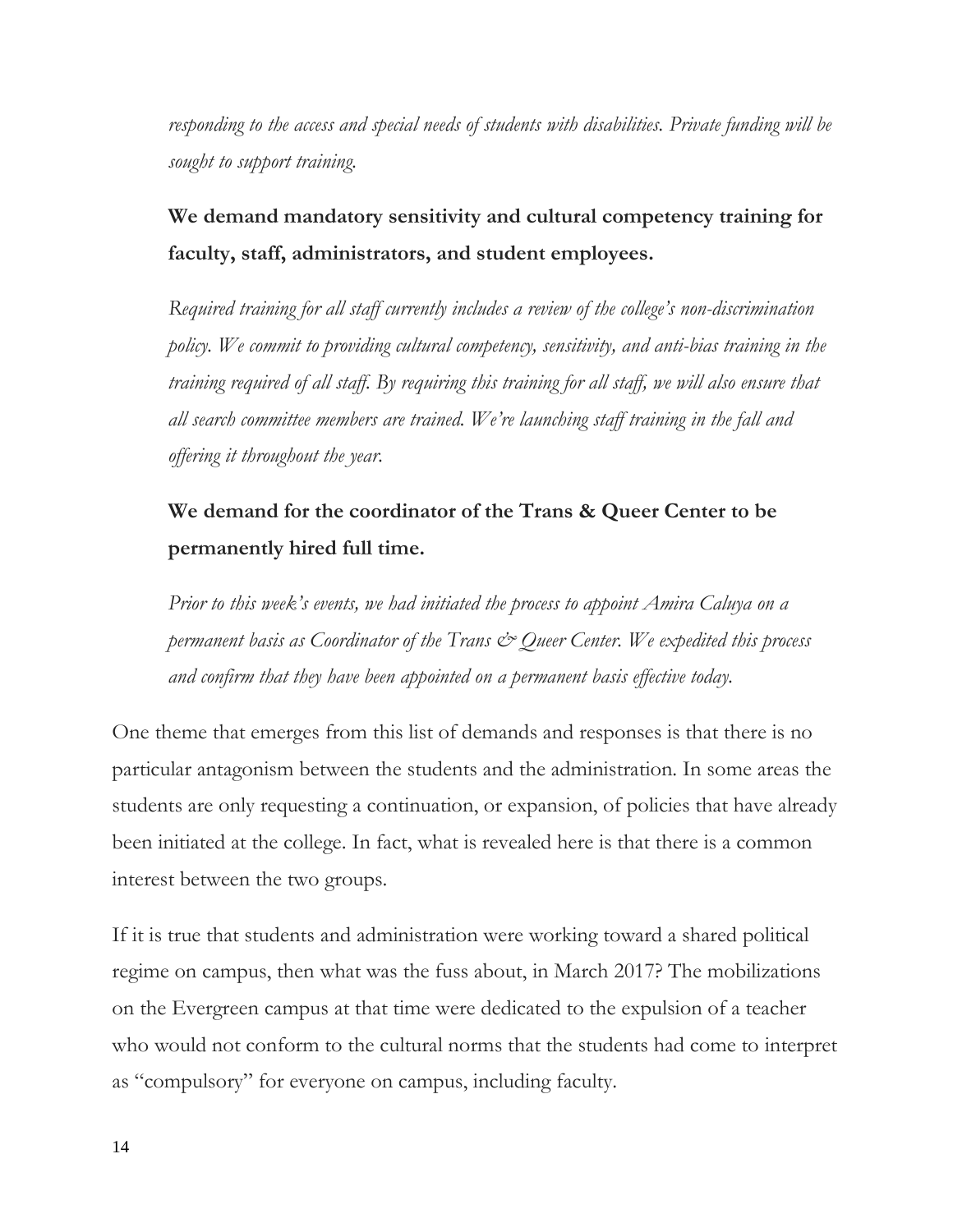People whose ideas are formed or reflected in these political currents often think of themselves as challenging the various forms of oppression and discrimination against women, Latinos, Blacks, homosexuals and transgender persons. They see themselves as defenders of the marginalized and disrespected. They advocate and implement policies that reduce or eliminate political space for those whom they identify as threatening to members of the oppressed groups. Such policies are intended to exclude or silence those who advance rightist views, but also have the effect of stifling many others who inadvertently use language considered offensive, or terminology that reflects "microagressions," or other expressions said to be abusive to oppressed groups. They often categorize "whiteness" as a form of cultural identity that impairs the capacity of whites to recognize or care about the suffering of non-whites. Their supposed "white skin privilege" induces the whites to align themselves with the white supremacists, and collaborate in the oppression of the non-white, female or gender nonconforming persons.

According to this political approach, white nationalists, white supremacists, neo-nazis, and fascists are the source of the main forms of oppression in modern society, and speakers who represent these groups ought to be confronted and shouted down—or even physically attacked—when they appear in public. They should not be allowed to speak in public spaces since their views are hurtful to oppressed groups, and cause pain and suffering. The belief is widespread among the adherents of identity politics that speech which is hateful and offensive to women, African-Americans and other oppressed groups should be banned from college campuses and public free-speech areas. In reality, right-wing extremist groups remain a tiny minority with little influence over public policy, and the source of exploitation and oppression in our society lies in the capitalist ruling class and its efforts to divide the working population into warring groups. For many decades after the end of the Civil War, employers hired Black workers to act as strikebreakers whenever Caucasian workers were on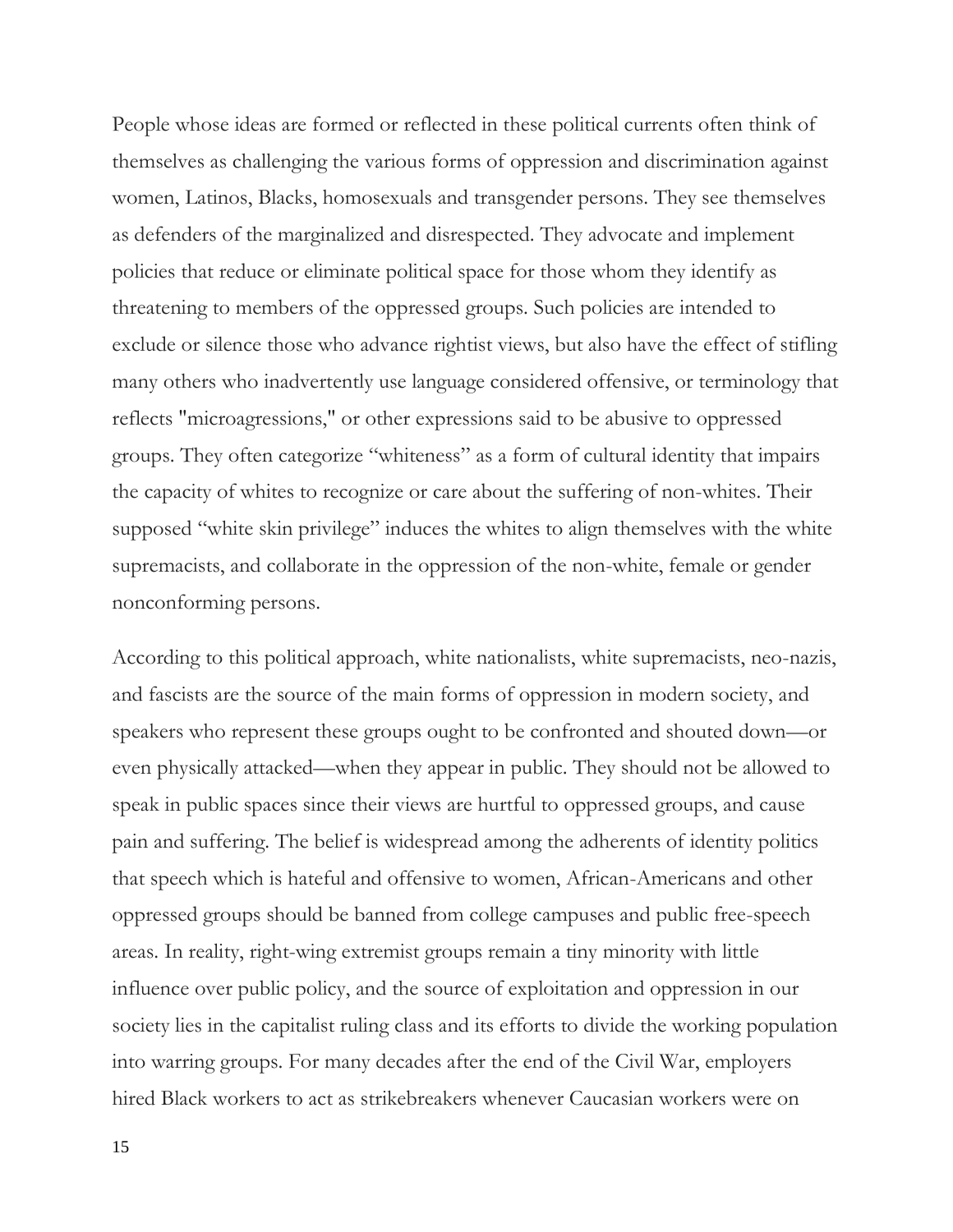strike. Divide and rule has long been a critical element in their methods of maintaining social and political control. But the rise of the CIO, which went a long way towards uniting workers of all races and colors, greatly diminished the capacity of the employers to use such divisive tactics.

## **Growth of disinvitations and shoutdowns**

News reports describe students shouting down invited speakers and demanding the ouster of teachers who they believe are responsible for the encouragement of racist, sexist or homophobic innuendos or abuse. In an opinion column in the *Washington Post,* Dec. 12, 2017, Jamie Piltch claimed:

From a Yale student yelling at professor and administrator Nicholas Christakis to Middlebury students refusing to allow conservative commentator Charles Murray to speak, there has been a string of headline-grabbing events that has created the impression that college students today are biased against conservatism and free speech.

There is an online database sponsored by the Foundation for Individual Rights in Education of disinvitation events sponsored by the Foundation for Individual Rights in Education which demonstrates the growth of protests against invited guest speakers on college campuses in recent years.

See:<https://www.thefire.org/how-to-use-the-disinvitation-database/>

On October 18, 2015, an article at williamsalternative.com by Zach Wood describes the invitation and disinvitation of Suzanne Venker, an opponent of feminism, at Williams College in Massachusetts. See:

[http://williamsalternative.com/2015/10/breaking-through-a-ring-of-motivated](http://williamsalternative.com/2015/10/breaking-through-a-ring-of-motivated-ignorance-zach-wood/)[ignorance-zach-wood/](http://williamsalternative.com/2015/10/breaking-through-a-ring-of-motivated-ignorance-zach-wood/)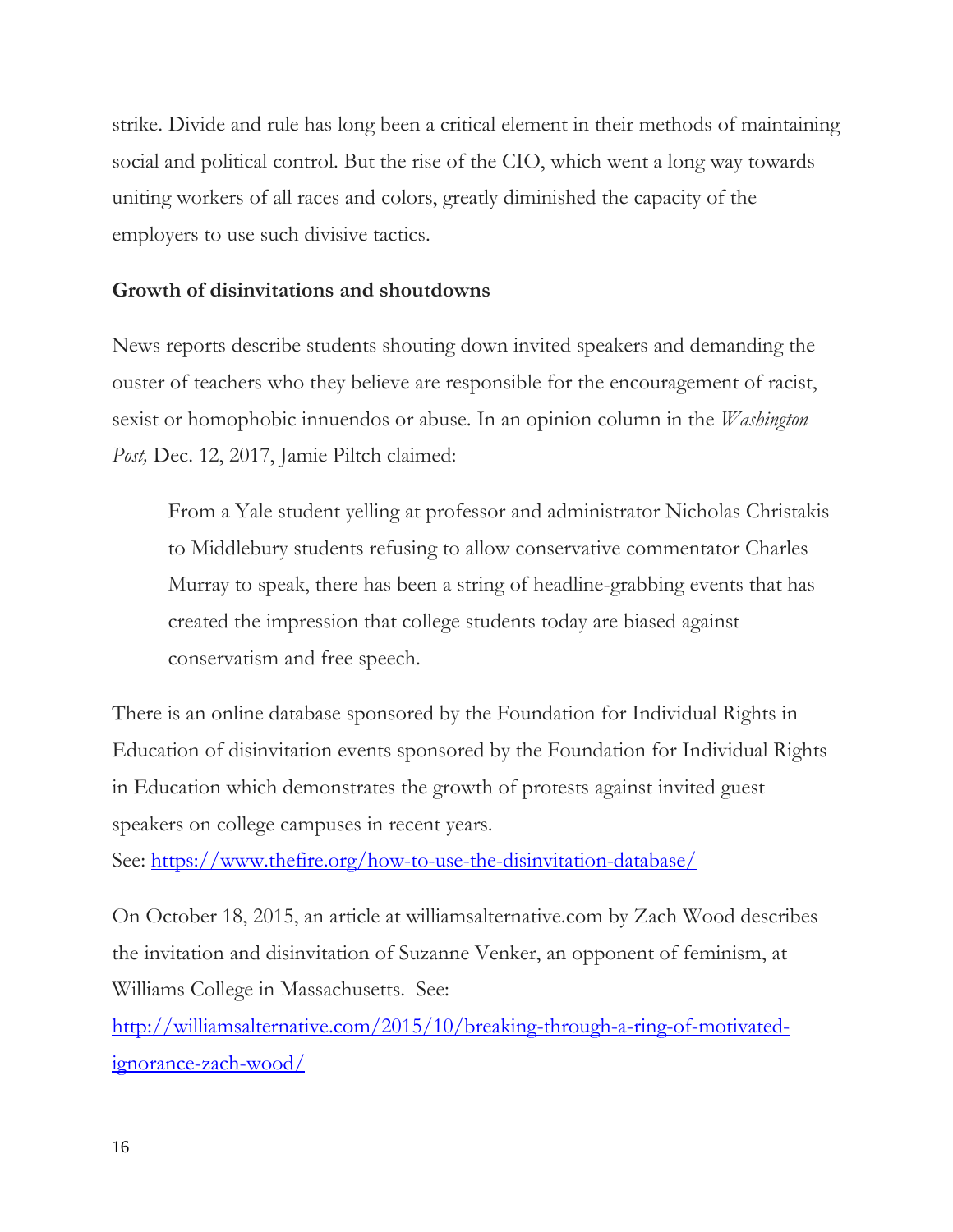Wood, one of the sponsors of the invitation, was ultimately forced to withdraw the invitation after substantial pressure from many students. One student posted a note on Facebook saying:

When you bring a misogynistic, white supremacist men's rights activist to campus in the name of 'dialogue' and 'the other side,' you are not only causing actual mental, social, psychological, and physical harm to students, but you are also—paying—for the continued dispersal of violent ideologies that kill our black and brown (trans) femme sisters. You are giving those who spout violence the money that so desperately needs to be funneled to black and brown (trans) femme communities, to people who are leading the revolution, who are surviving in the streets, who are dying in the streets. Know, you are dipping your hands in their blood, Zach Wood.

The ideas put forward in this intemperate accusation against Zach Woods's attempt to provide a little ideological diversity on campus were reflected again in an editorial in the *Williams Record* (cited in an article in the October 22, 2015, article in the *Washington Post,* by Jonathan H. Adler):

Though Venker's speech is legally protected, the College, as a private institution, has its own set of rules about what discourse is acceptable. In general, the College should not allow speech that challenges fundamental human rights and devalues people based on identity markers, like being a woman. Much of what Venker has said online, in her books and in interviews falls into this category. While free speech is important and there are problems with deeming speech unacceptable, students must not be unduly exposed to harmful stereotypes in order to live and learn here without suffering emotional injury. It is possible that some speech is too harmful to invite to campus. The College should be a safe space for students, a place where people respect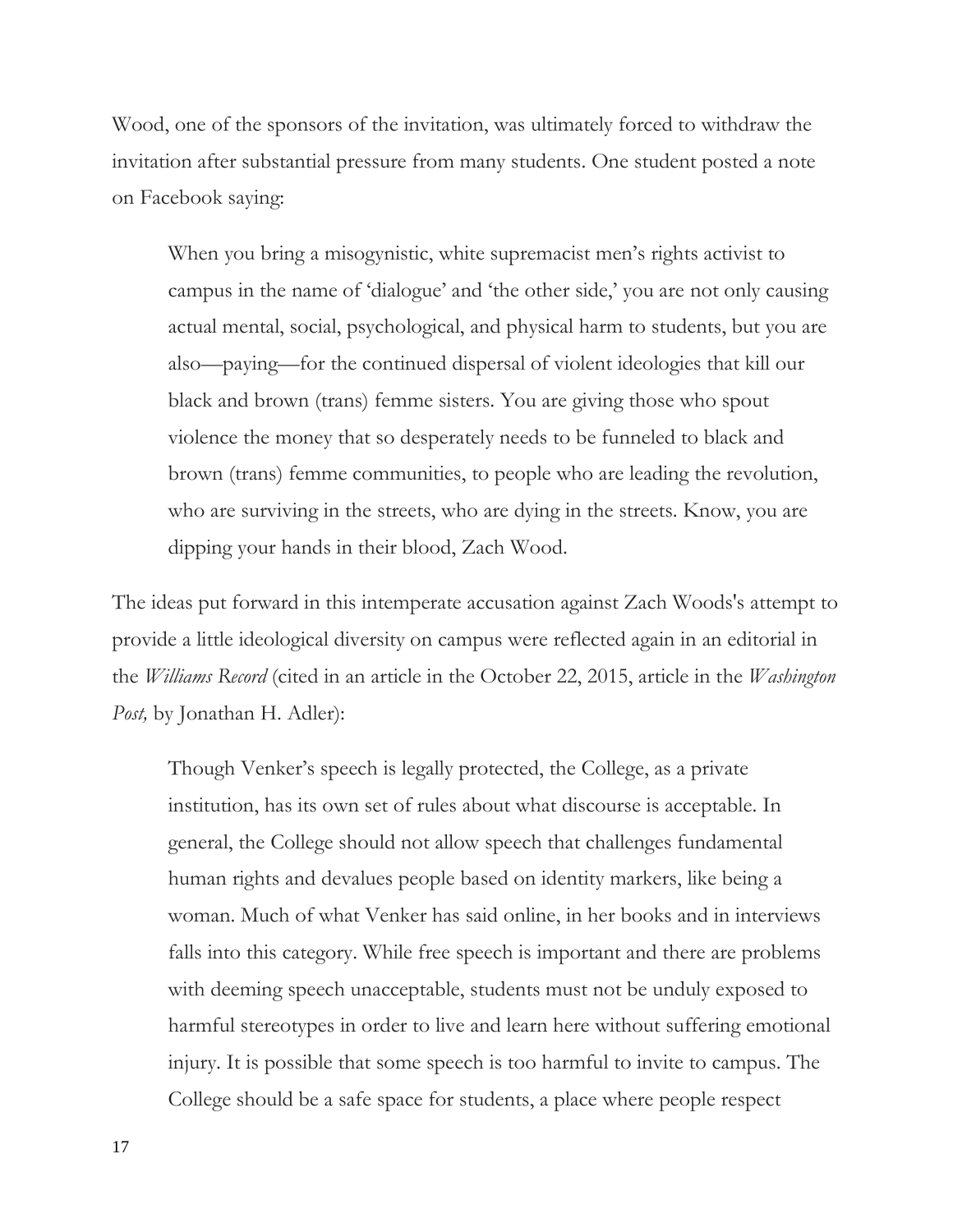others' identities. Venker's appearance would have been an invasion of that space. …

This disinvitation was initiated and carried through by students, but was quickly endorsed by the administration. The student body (or the most vocal elements within it) and the administration, in this circumstance, shared the same goals.

This emergence of student opposition to "offensive" speech is documented by Erwin Chemerinsky and Howard Gillman in their book *Free Speech on Campus,* p. 12:

We can confirm what the Pew research Center reported in November 2015: this generation of college students is much more supportive of censoring offensive statements about minorities and much less supportive of protecting speech that makes some students uncomfortable. Students are also much less open to countervailing arguments about the need to protect hateful or controversial speech.

Piltch, in the same opinion piece, refers to the transition in the political curriculum which occurred on most university campuses beginning in the 1980s, following on the growth of affirmative action programs which provided students from historically oppressed populations with expanded opportunities to gain admission to universities and colleges. At the same time the lingering impact of the campus radicalization of the 1960s and 1970s, itself interlinked with the movements for civil rights and against the Vietnam war, showed up in a reorientation of the liberal arts curricula towards postmodern literature. The postmodernist political outlook involved the condemnation of previous traditions of teaching in sociology, history and political science, heaving the old classics onto the junk-pile as merely expressions of patriarchal, white, male, Eurocentric bias. As Piltch explains,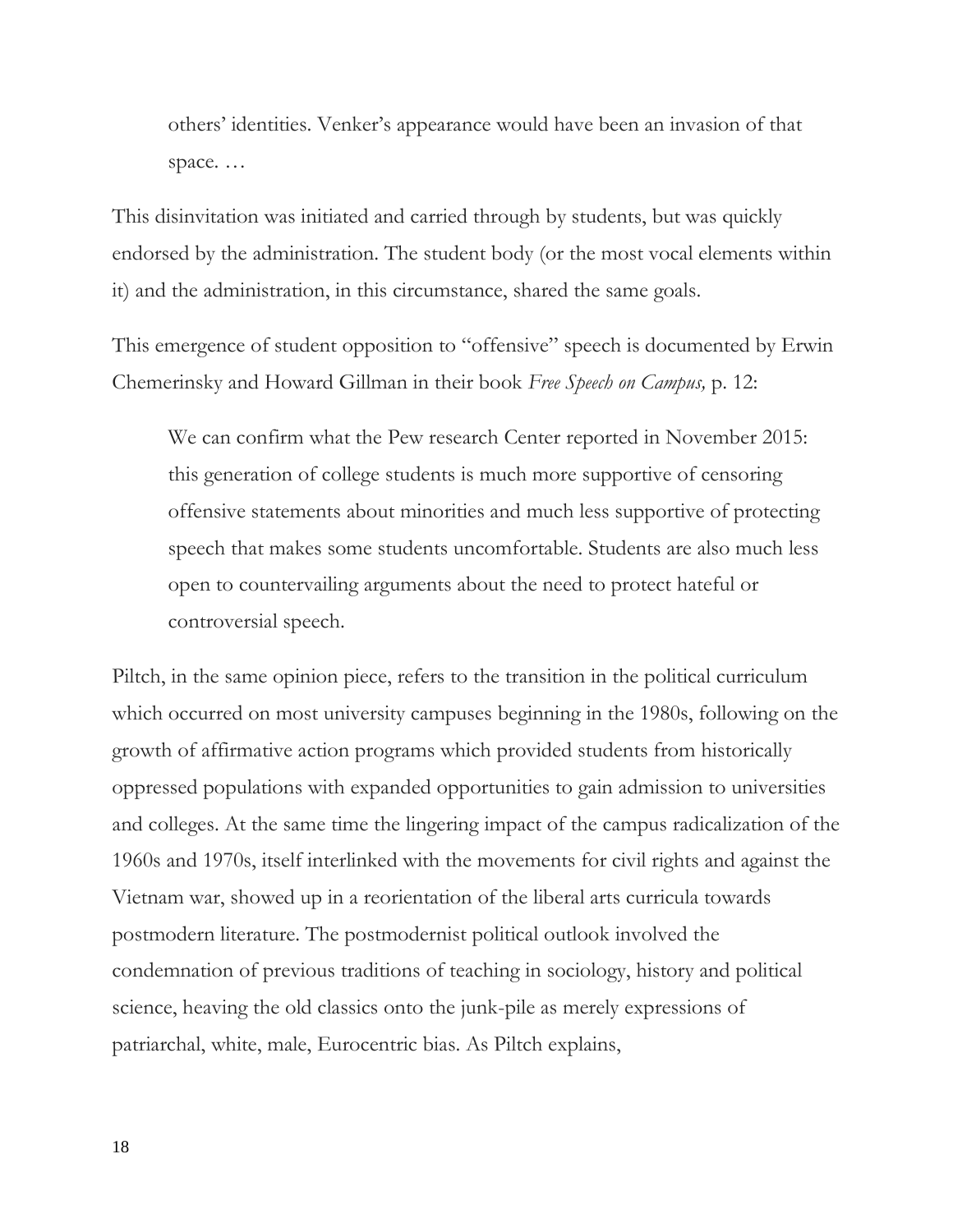The curricular part of these conflicts has largely been settled for years. Multiculturalism rules the day. Many universities have women and gender studies and various ethnic studies departments. Similarly, the Western canon is no longer the intellectual focus of most students' liberal arts education. Instead, students now learn about the importance of diversity and the need to highlight voices that have often been silenced.

#### **Origin of multiculturalism**

What is brought to light here is that the transition in the curriculum, academic guidelines, and the push toward diversity in student and faculty populations, referred to as multiculturalism, has been carried through on the heels of the historic gains achieved in the battles for civil rights for the Black nationality, as well as the of the women's movement in the fight for equal pay for equal work and equal access to traditionally male-dominated occupations. Colleges and universities, social institutions that were initially established by wealthy donors and promoters, were—and still are designed to fulfill the goals of the ruling class to mold the ideas of the youth in a way that would be productive for them. Affirmative action programs were adopted by educational institutions and corporations to provide for the inclusion of more women and African-Americans into the workforce or the university. These gains, at bottom, represent an upsurge of unification of the diverse elements of the working population, and a weakening of the grip of bourgeois ideology on the working class.

Furthermore, the post-WWII labor battles further solidified the unity of all workers in racially-integrated workplaces as the Civil Rights movement affected broader layers of working people, enabling them to overcome the conflicts that had divided them. When evaluating the impact of the mass popular civil rights movement of the 1950s and 1960s, it is critical to see how this movement is a product of the history of the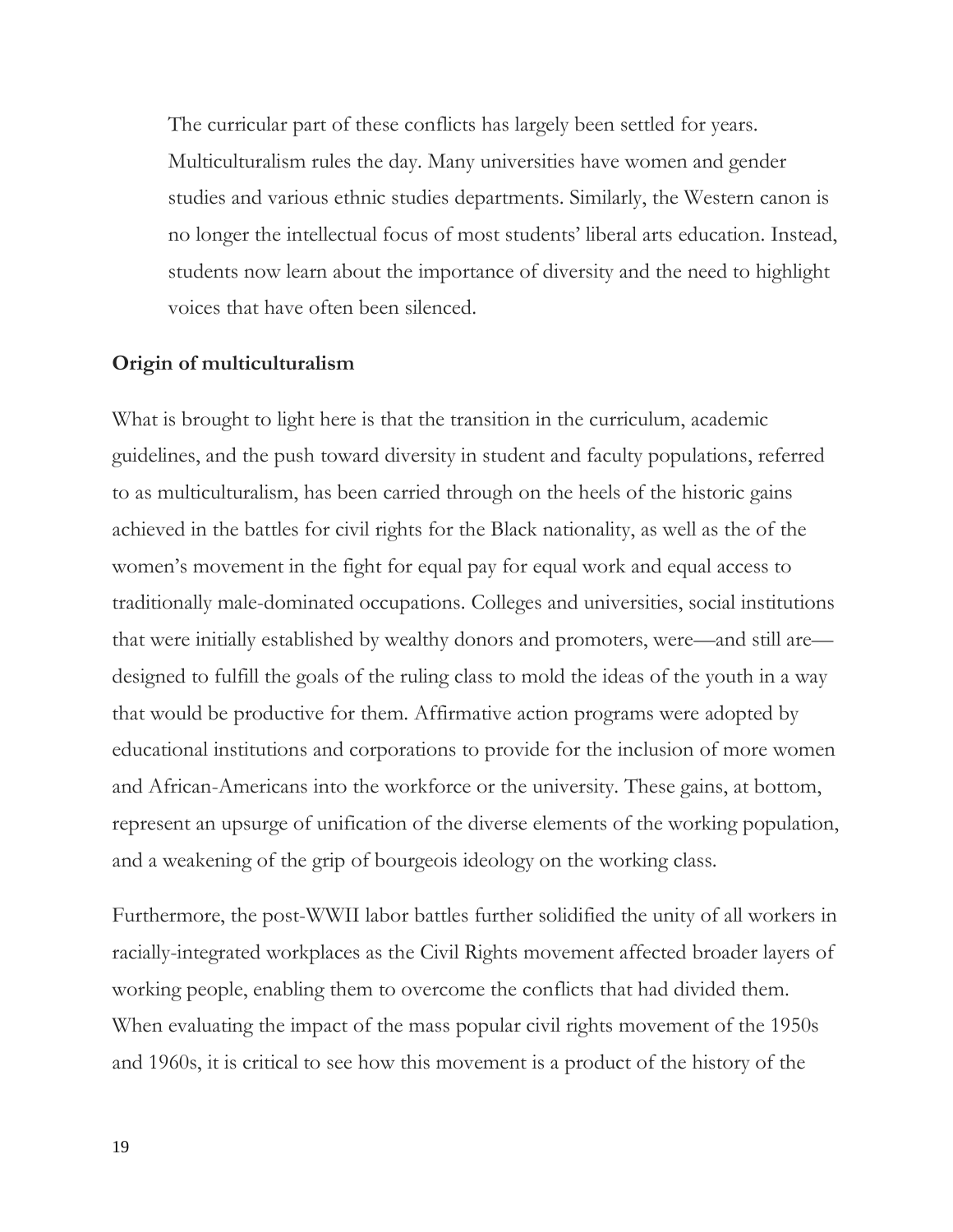class struggle in the United States. As Jack Barnes wrote in *Malcolm X, Black Liberation and the Road to Workers Power,* (p. 306):

Those conditions, of course, have changed substantially since 1933 as a result of class battles. They began shifting in the mid-1930s as a product of the labor struggles that built the CIO, growing opposition to fascism and the spreading imperialist world war, and motion toward a labor party independent of the Democrats and Republicans. These changes accelerated in the 1950s with the conquests of the mass civil rights movement and Black liberation struggles, which had their roots in the massive urbanization, migration to the North, and shifts in the composition of the industrial workforce that began prior to World War II. As a consequence of these struggles, and as a component of them, workers in the United States did fight for an important form of social insurance: Social Security. And as a result of the labor battles of the 1930s and civil rights struggles of the 1950s and '60s, they came to see an expanded version of that Social Security, including Medicare, Medicaid, and related programs, as rights.

The civil rights gains have been preserved up to the present time in major social institutions as well as in the consciousness of the immense majority of the population, although the capitalist ruling class and its government have repeatedly tried to blunt the impact and extent of these progressive changes, and have worked to weaken their hold and obfuscate their significance. ("Diversity" has been substituted for "affirmative action" in the language of higher education, as though it were a question of attracting a more variegated bouquet of human ethnic types rather than a reversal of violations of democratic rights.) It is the consciousness of the mass of working people that serves to make these gains a living reality, even though the active phase of the struggles has long since subsided. Because of the advances made by working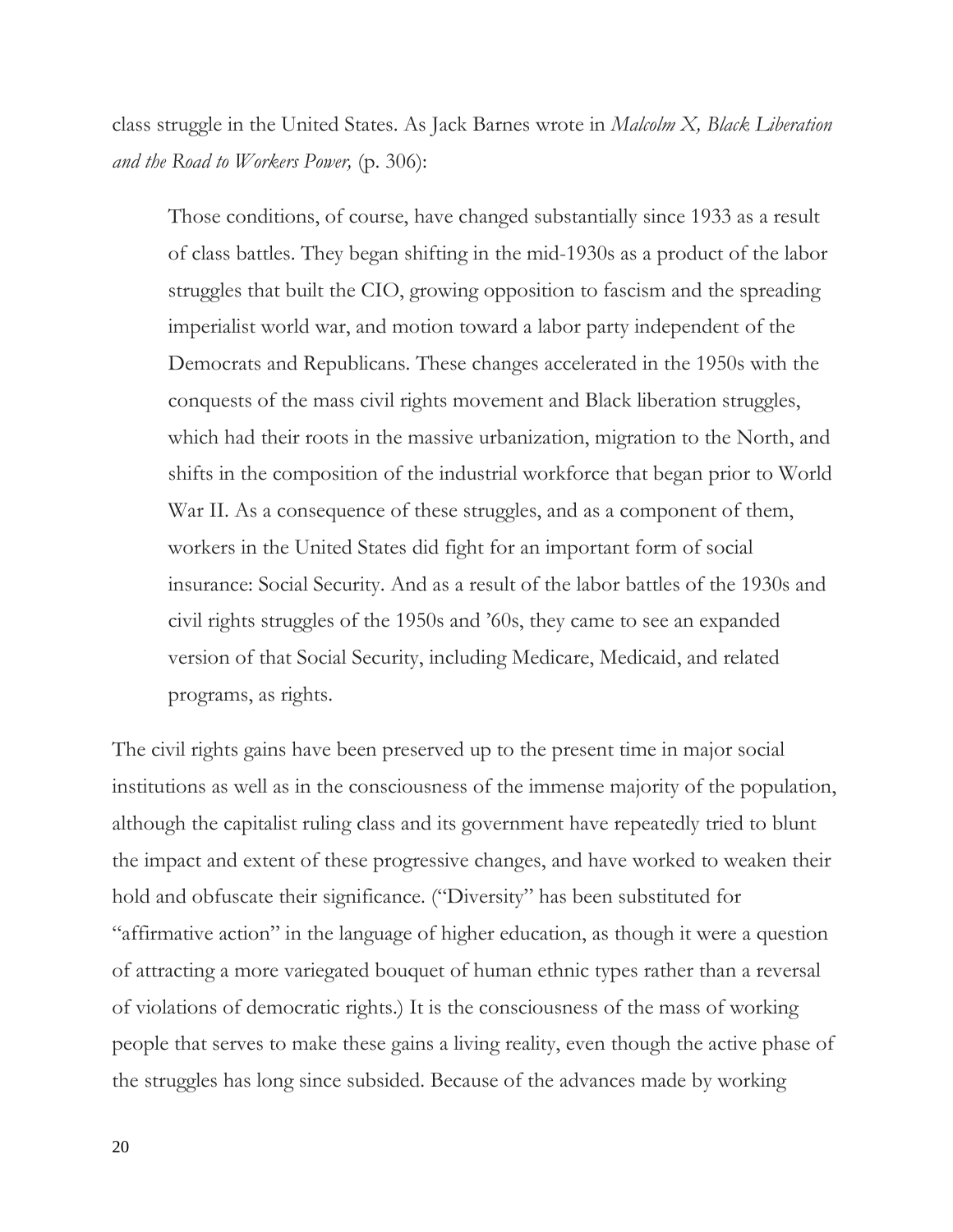people it is no longer socially acceptable to blatantly deny jobs or university admission to individuals because of their sex, color, religion or nationality, even though the institutions which serve the needs of the capitalist minority keep a tight hold on the reins so that these trends don't proceed in any direction that might challenge the authority or ideology of the ruling capitalist parties.

The gigantic wave of mass protests against the police killing of George Floyd in May, 2020, embraced millions of people in cities and towns, and spread to Asia, Africa and Europe as well. In the U.S. and Europe, the majority of participants in these mass demonstrations were Caucasian, once again confirming the historic progressive shift in attitudes of workers of all races in the wake of the gains of the civil rights battles of the 1960s. As Roy Landerson, reporting in the *Militant* newspaper July 6, 2020, concluded:

These protests in smaller towns and villages all across the country are an important reflection of the powerful impact on workers' thinking of the Blackled mass movement that overthrew Jim Crow segregation in the 1950s and '60s and protests since.

To try to counter this fact, the liberal press focused on a small number of mobilizations by armed right-wing groups. "Militia activity has marked protests in places across the country," claimed Isaac Stanley-Becker in the *Washington Post*. He alleges activity by militias in rural areas and small towns is widespread, intimidating organizers to call off actions there.

In reality the breadth of demonstrations across the country over three weeks has been unprecedented. The *Post* 's real intent is to tar working people in rural areas as deplorable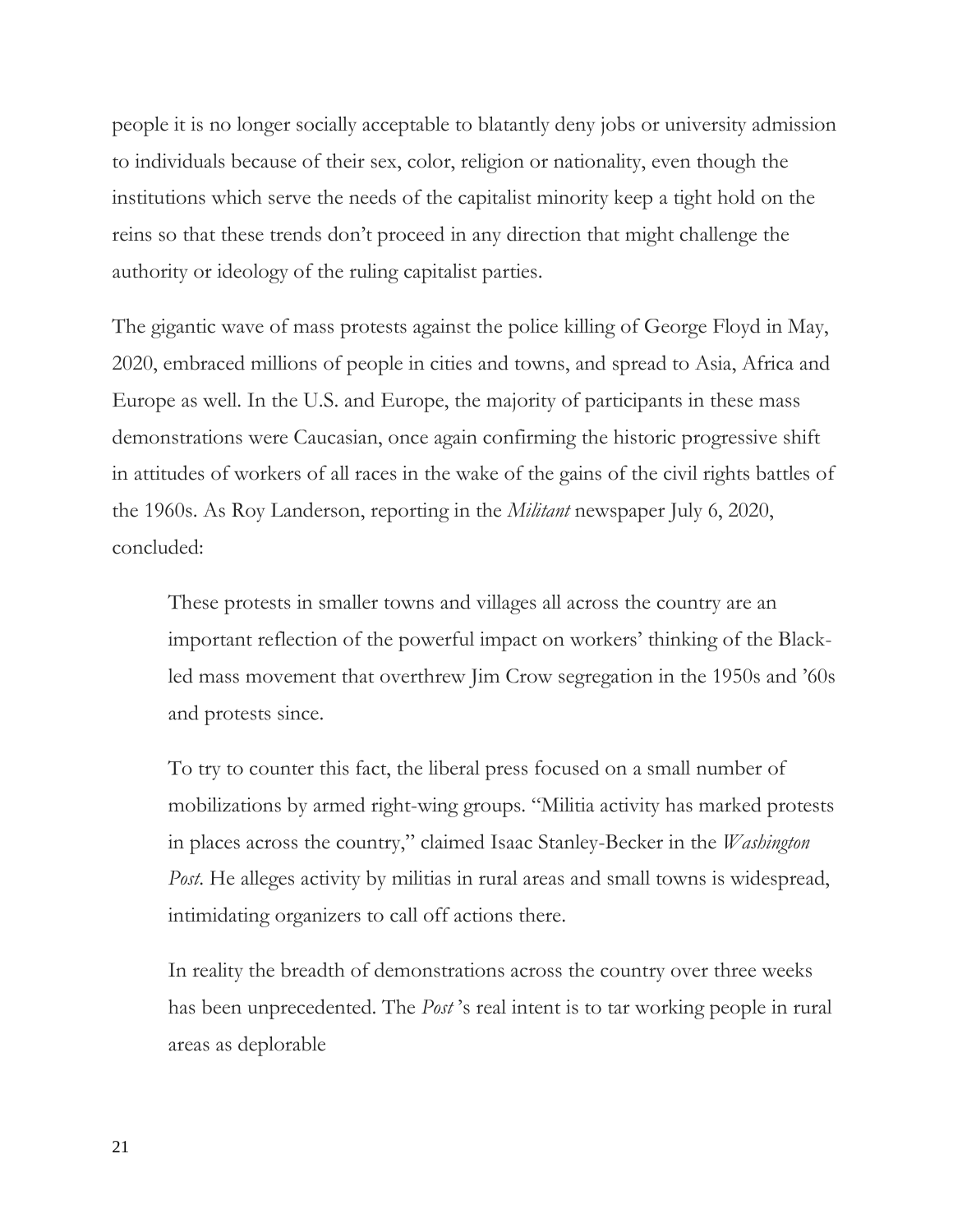The growth in support for racial equality among workers of all races often came from experiences on the job and in the trade union movement. As Hugh Lessig, writing for the AP, reported March 25, 2018:

<https://apnews.com/12ddd5c3815345448f634f0fa1f35275>

This year marks the 40th anniversary of the vote that created United Steelworkers Local 8888, today a staple of shipyard life. Union members are marking the milestone with events throughout the year.

The vote to authorize the union took place on Jan. 31, 1978. It set off a celebration that was short-lived.

The company, then owned by Tenneco, protested the election results, as did the Peninsula Shipbuilders Association, the yard's old union. It dragged on, and after a year had passed, the United Steelworkers had had enough. On Jan. 31, 1979, exactly one year after that successful vote, the union voted to strike.

The walkout lasted nearly three months, dividing the company, the city and families. But the drive to unionize was rooted in a deeper struggle, according to Lane Windham, author of the book "Knocking on Labor's Door: Union Organizing in the 1970s and the Roots of a New Economic Divide."

By the mid-1970s, women and people of color had "a new sense of rights" from the struggles for racial and gender equity, Windham said.

Those struggles affected the shipyard in a big way. Black workers fought for equal pay, additional promotions and access to the apprentice school through the courts. The fight took several years. It eventually prompted the federal government to tighten standards at the yard, holding up \$700 million in new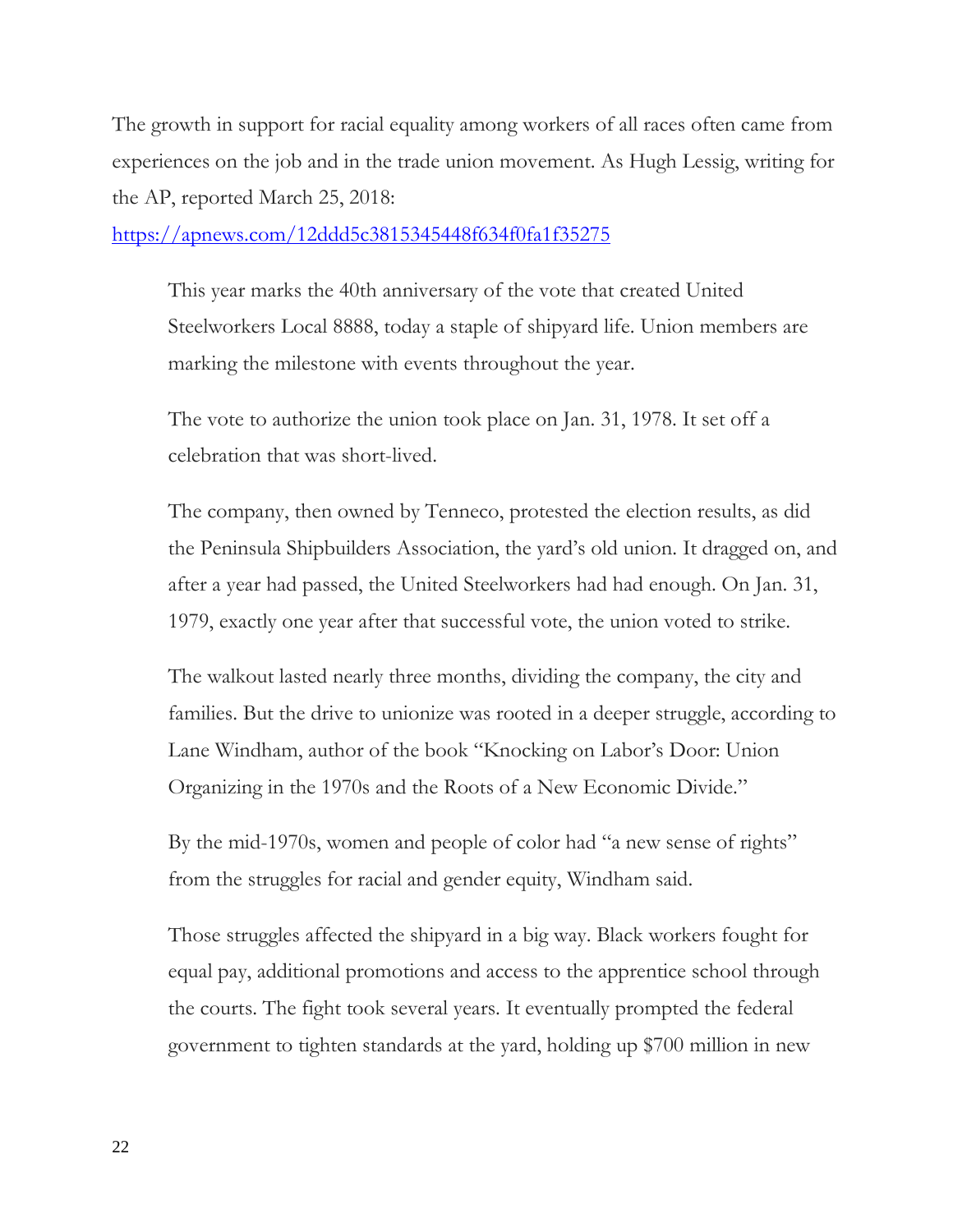contracts until the company signed a conciliation agreement in 1970 that stressed equal promotion, training and recruitment.

In 1973, the company made a major push to hire women, prompted by a changing legal environment, and not wanting to risk its federal contracts "being out of step with government expectations on civil rights," she wrote. In an interview with the Daily Press, Windham said that women and blacks who entered the shipyard "had the wind at their backs, essentially, from these larger social movements happening in society."

Experiences such as this occurred on a mass scale among millions of workers, particularly in the industrial unions: auto, rail, steel, etc., allowing them to take a big step forward in their political and social consciousness. The U.S. population more and more began to absorb and reflect the changes that were brought about by the mass struggles for civil and human rights. Martin Luther King's speech at the 1963 March on Washington, used these words:

"I have a dream that my four little children will one day live in a nation where they will not be judged by the color of their skin, but by the content of their character."

This dream has been shared, and still is shared by millions of working people. I say "working people," because this dream is meaningless for the billionaire exploiters living in their hideaway mansions and gated "communities," waited on hand and foot by servants of all kinds. Capitalists of all skin colors share the condition of belonging to a specially entitled minority whose personal lives have nothing to do with race, religion or nationality. The laws and customs of the country do not affect them. They are above the law; they are the arbiters of custom, the shapers of the rules and norms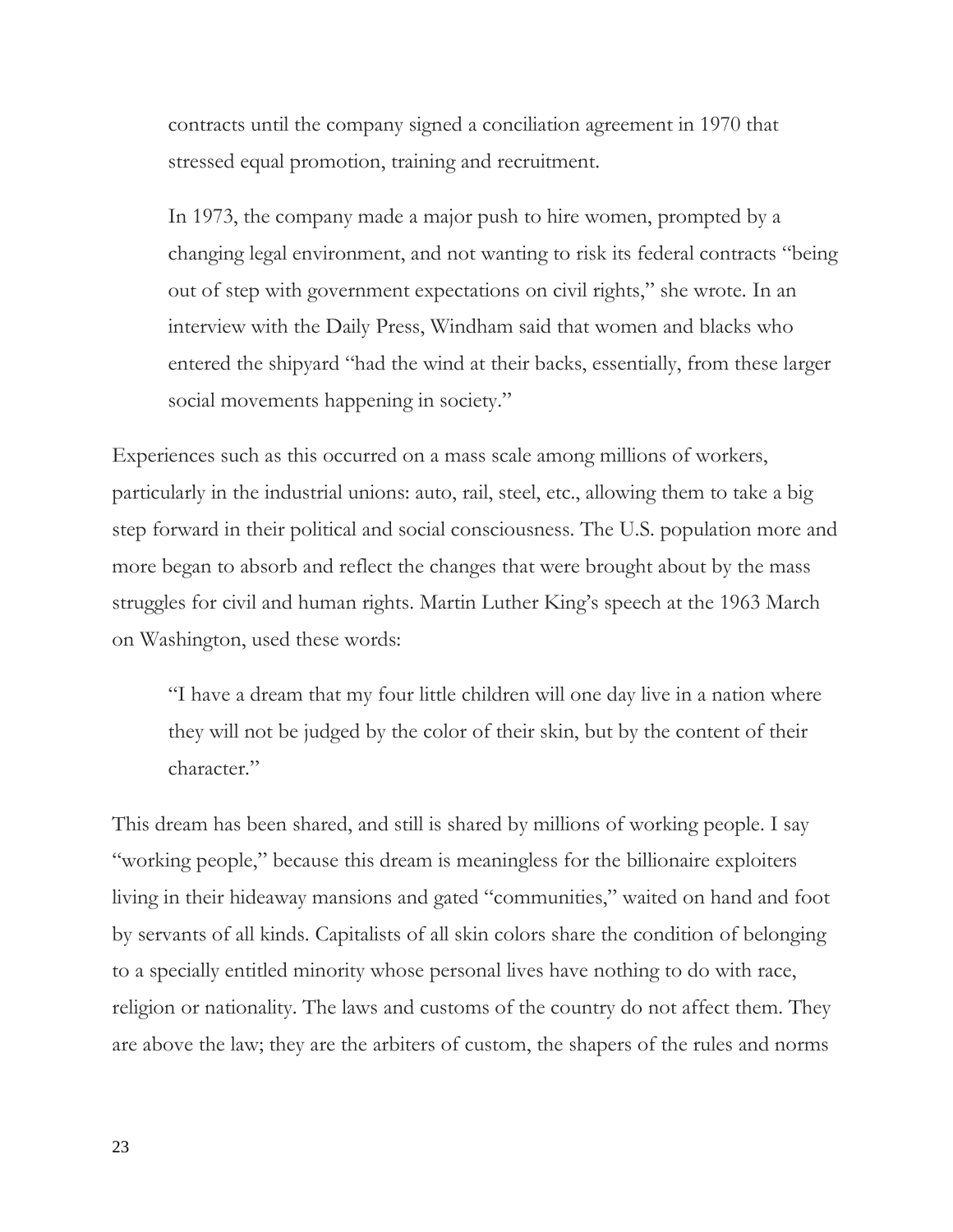that govern the rest of the population. They control the political systems, the educational systems and the mass media. They are the ruling class.

But MLK's dream about how people are judged still holds true for the masses of workers and farmers whose lives are dependent on the course of development of capitalist production, trade and commerce. The workers urgently need to overcome their racial, national and sex divisions—imposed upon them by capitalist politics and culture—in order to unify their efforts to reach a new stage of human cooperation, beyond capitalism. Only in this way can Martin's dream come true. And they will do it through struggle, learning every step of the way how to recognize their allies workers of all colors and national backgrounds, workers of both sexes—as they come together to battle the obstacles placed in their path by the rulers.

But in this process, which leads toward a society in which people are judged not by the color of their skin, but the content of their character, identity politics serves as yet another obstacle placed in the path of fighting workers by the hardening of the defensive reflexes of a weakening capitalist class, evermore unsure of itself, evermore threatened by the growth of working-class unity in struggle.

Over the past 50 years or so, ever since the capitalist economy in North America and Europe began to feel the effects of a declining profit rate and an inability to maintain healthy increases in the gross domestic product, the capitalists and their advisers began to understand more clearly that it would be increasingly difficult for them to grant the kind of increases in wages and benefits that had been possible in the three decades following WWII. Their drives to break strikes and weaken unions grew accordingly. The bosses introduced a variety of tactics to dilute the protective power of union contracts. As the workplaces became more tightly regimented and as workers increasingly found their jobs more dangerous, the class struggle on the job and through the union movement heated up. The union struggles of the 1970s and 80s in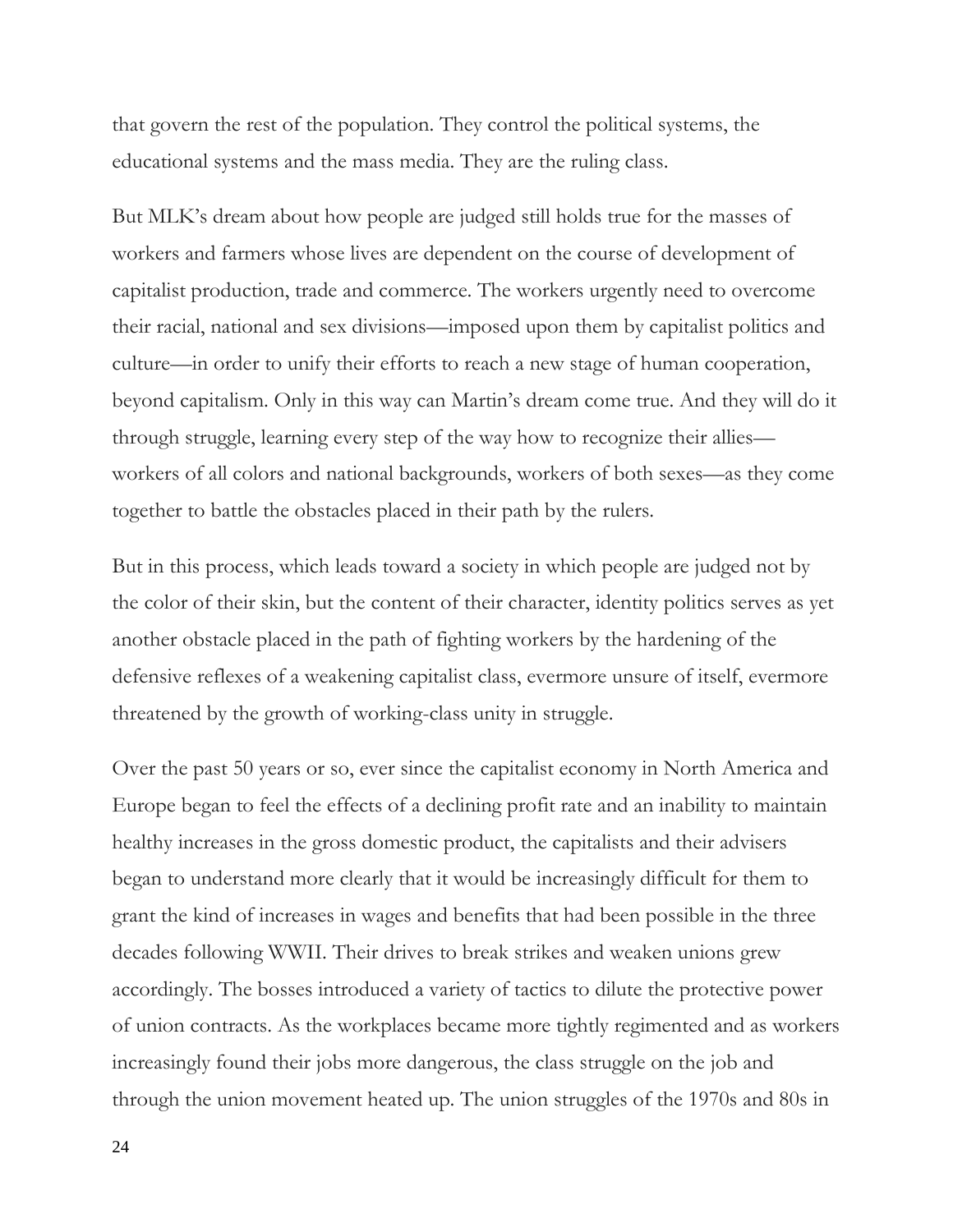meat-packing, airlines, coal and forest products industries the wealthy rulers have recognized more acutely the need for a broad-based professional middle-class layer to serve as defenders of capitalist norms and politics. The capitalist culture-molders have long recognized the need for a layer of supporters who seemed to blend in with the oppressed communities; to rise up as if they were heart and soul of the oppressed masses. They would appear as the most militant and dedicated defenders of the rights of the suffering millions. But most crucially, the boss class would need this middleclass layer to deflect and obstruct all tendencies of the working masses to unify and fight for their interests independently of the capitalist parties and institutions. This

But while these millions of workers learned to recognize the need for unity and solidarity between workers of all races and both sexes, there was a retrograde movement on college campuses and among meritocratic professionals and students. How did this current atmosphere of group divisionism evolve? The underlying conditions on college campuses are such today that students of all races and nationalities are growing ever more fearful that they won't be able to acquire the career they had been expecting or hoping for. The ongoing deterioration of capitalist production and exchange—a product of the historical weakening of the foundations of capitalist profit-making—means fewer high-paying jobs for college graduates, except in science, engineering, technology and medical fields, such as nursing and the allied technical fields.

### Elizabeth Redden, writing in *Inside Higher Ed* journal, Feb. 18, 2020, says:

The unemployment rate for young college graduates exceeds that of the general population, and about 41 percent of recent college graduates -- and 33.8 percent of all college graduates -- are underemployed in that they are working in jobs that don't require a college degree, according to new data from the Federal Reserve Bank of New York.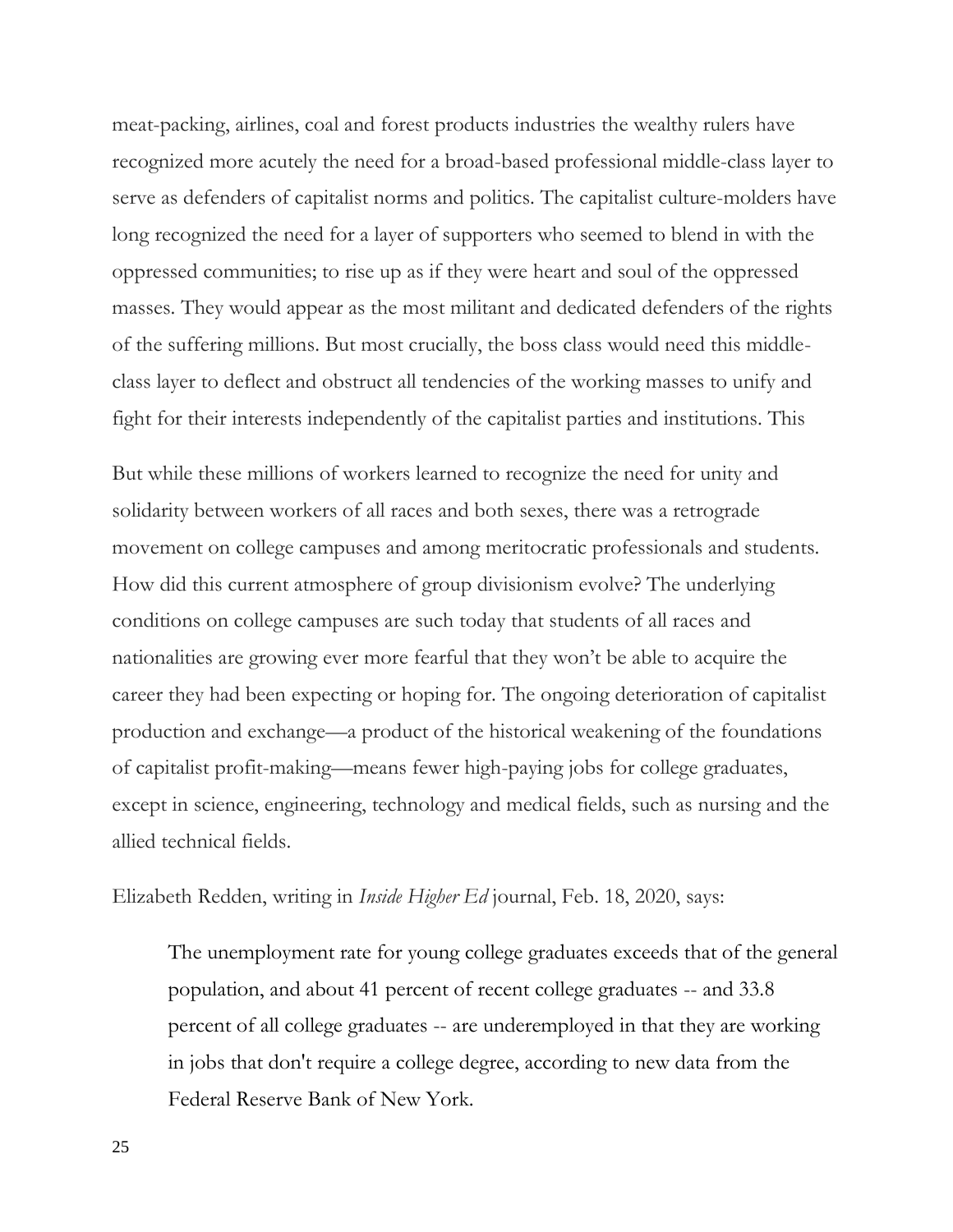… Recent graduates of programs in education, engineering and nursing have among the lowest unemployment and underemployment rates, while rates are much higher for recent graduates in many fields in the liberal arts and sciences and some professionally oriented fields. The field whose recent graduates have the highest rate of unemployment is mass media (7.8 percent), while the field whose recent graduates have the highest rate of underemployment is criminal justice (73.2 percent

The students who have chosen careers in the arts, literature, social studies or humanities find themselves jostling against one another as they realize more and more that only a minority of them will actually acquire the job of their dreams. The high cost of college tuition adds to the sense of desperation among many students. Not only do they look forward to a heavy debt load, but they can't be sure they will have the means to pay it off.

Having grown up in the dog-eat-dog environment of capitalist competition, students are aware that there won't be anything served to them on a silver platter in the race for success in the modern workplace. They need the grades, they need the professors' recommendations, they need whatever plaudits they can get to show their readiness to cater to the needs of prospective employers. The lingering traditions of affirmative action for Black and women students creates a springboard some students to build on these traditions to push themselves to the head of the line.

The tendency towards affirmative action for African Americans and women, having been embraced—however reluctantly—by nearly all colleges and universities as a consequence of the powerful fight for Black equality from the 1950s through 70s, and the women's rights movement of the 1970s and 80s, led to the establishment of Black studies (now African American studies) departments and curricula, as well as women's studies departments (now mostly called women's, gender and sexuality studies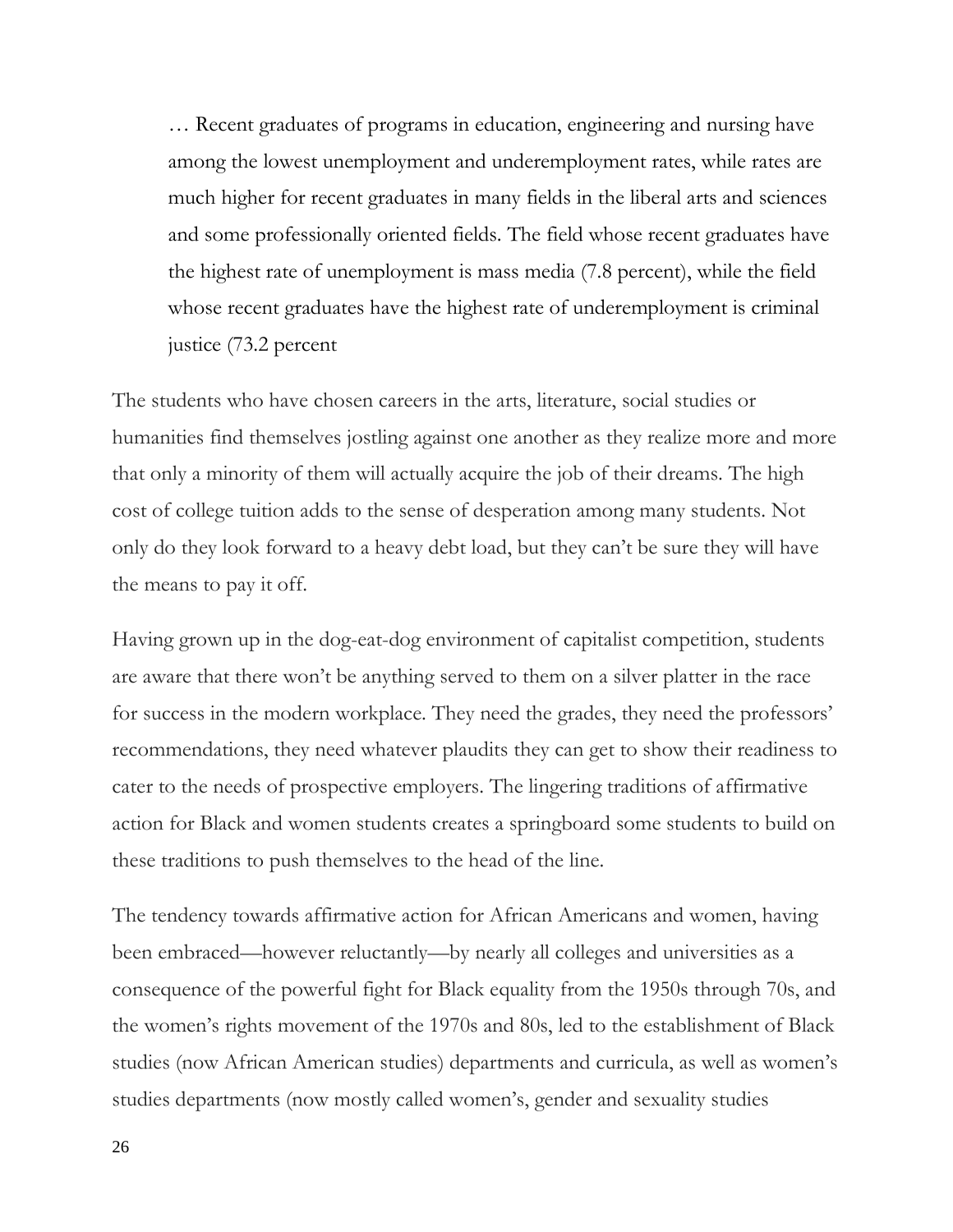departments). These were tangible gains of the movements of social change that ended up creating a new, more progressive, political environment on campus. Once created, this new environment became a battleground for the future of higher education and its role in providing academic preparation for the professions of the 80s, 90s and beyond.

Meanwhile, the workplaces of the late  $20<sup>th</sup>$  century were undergoing a shift in employers' needs due to the decline of new investments in the expansion of capitalist manufacturing and trade. Capitalism in the advanced countries began to stagnate and the gross domestic product per capita began to fall. Manufacturing shifted to other countries where the cost of labor was lower. Service jobs in the U.S. rose at the expense of manufacturing jobs. New jobs began to proliferate in the areas of computer science, digital technology, entertainment, internet-based communications and gaming. The entire higher education system began to orient towards training for these growing sectors of the economy. In addition, hospitals and clinics began expanding, fomenting increased opportunities in medical-related fields.

The Aug. 11, 2018, issue of *Forbes* magazine featured an article by Shelcey V. Joseph, who reviewed the results of McGraw-Hill Education's Future Workforce Survey, which showed some interesting results:

### **College graduates don't feel well-equipped to face the real world**

Only 4 in 10 U.S. college students feel very or extremely prepared for their future careers. Women were less confident in their career readiness.

Many reported feeling like their college experience did not provide the critical skills they need to transition into the workforce, such as solving complex problems (43%), resume writing (37%), interviewing (34%) and job searching  $(31\%)$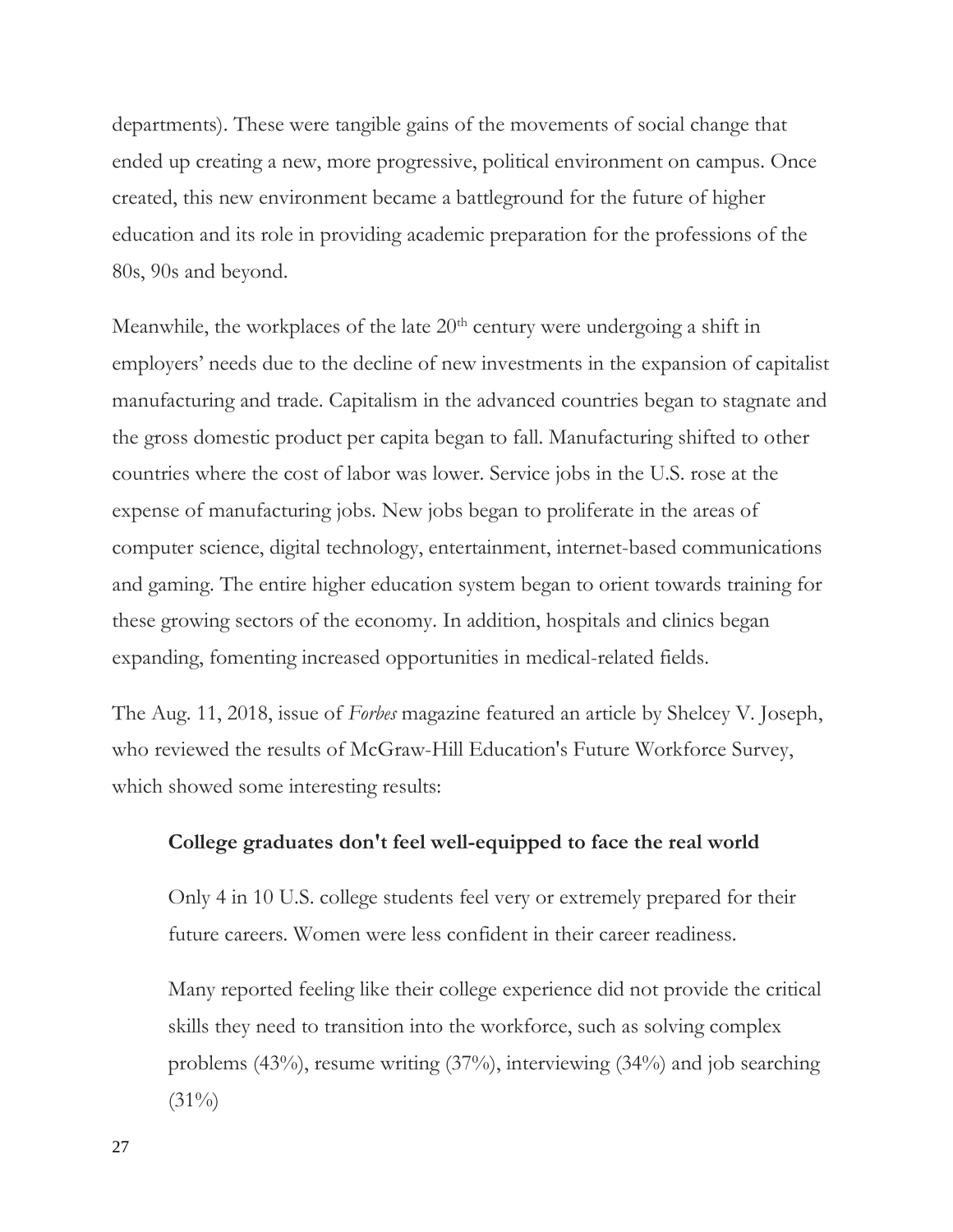## **There's a gap between student and employer perceptions**

77% of students reported feeling confident in their professionalism, work ethic, teamwork and collaboration skills, while employers felt less enthusiastic according to the recent NACE Job Outlook Study. In fact, only 43% of them feel recent grads are proficient in these areas.

### **More experience helps with confidence and career readiness**

More than half of students surveyed said increased access to internships and other professional experiences would have helped them feel better prepared.

At the same time, women's studies and Black studies departments shifted towards preparing students for careers in management, administration, communications, education, politics, social work and human resources. For college graduates with these majors, career opportunities in these sectors were increasing throughout the last decades of the 20<sup>th</sup> century, and a few years beyond. But as more youth streamed into the courses offered in these humanities categories, job opportunities reached a peak and began to decline. As mentioned above, workplace job opportunities shifted toward scientific, technical and medical fields.

As previously mentioned, the humanities curricula underwent a shift toward postmodernism in the 1980s. There is close correspondence between the multicultural diversity transition and postmodernist concepts in literature and sociology. The common ground between these two tendencies is the increasing focus on the oppression and exclusion suffered by women, gays and national or racial minorities that have been established over the centuries within social institutions, including academia. Multiculturalism is expressed mainly through changes in admissions policies and restructuring of university departments, while postmodernism is a means of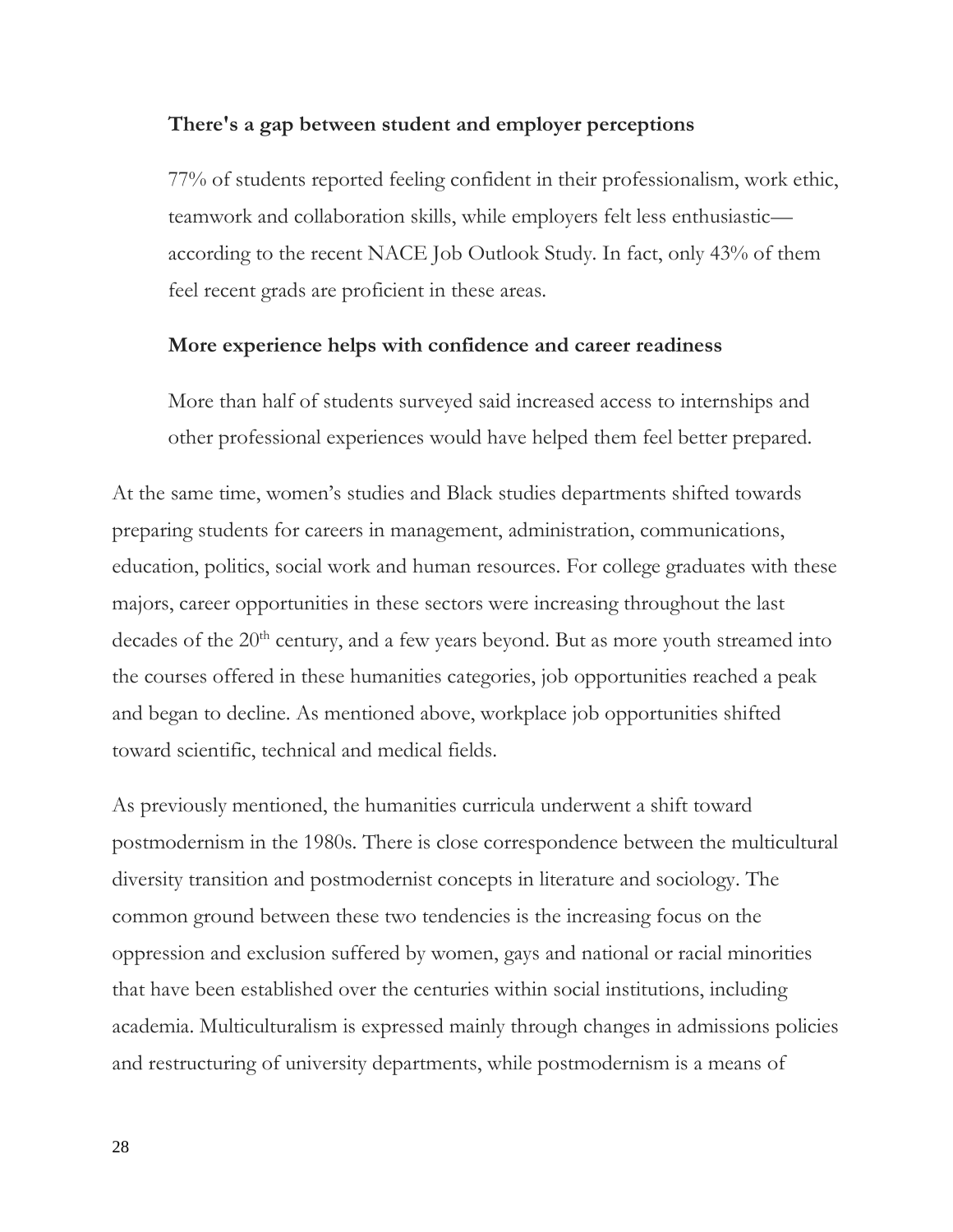blunting and distorting the real meaning of social struggles so as to divorce progressive ideas from the movements that gave birth to them.

Postmodernism and deconstruction emerged in post-WWII European academic circles as a reaction against Marxism. The postmodernist philosophers were initially seen as Marxists, or as adherents of principles derived from Marxism. But Marxism implies a challenge to the rule of the bourgeoisie, while postmodernism is a way of mystifying the nature of bourgeois society. The most effective opponents of Marxism have always been those who called themselves Marxists.

Postmodernism, which purportedly embraces the emancipatory abandonment of traditional Eurocentrist, male-dominated and racist literature, obscures the history and significance of all struggles for social change, and even the reality of social change itself, by introducing a vocabulary of terms and expressions whose definitions are dependent not on any customary dictionary, but on the intentions of the author. Perhaps the postmodernists were taking their cue from Lewis Carroll's *Alice in Wonderland.* They seem to have taken to heart the principles enunciated by Humpty Dumpty:

"When I use a word," Humpty Dumpty said, in rather a scornful tone, "it means just what I choose it to mean—neither more nor less." "The question is," said Alice, "whether you can make words mean so many different things." "The question is," said Humpty Dumpty, "which is to be master—that's all."

Instead of a clear explanation of social change in capitalist society, postmodernists introduce esoteric neologisms whose significance remains inscrutable or enigmatic. Ideas expressed in postmodern jargon often cannot be discerned just by reading the text itself, but by a process of textual interpretation which the postmodernists say is necessary, but find it impossible to explain because their mode of discourse rules out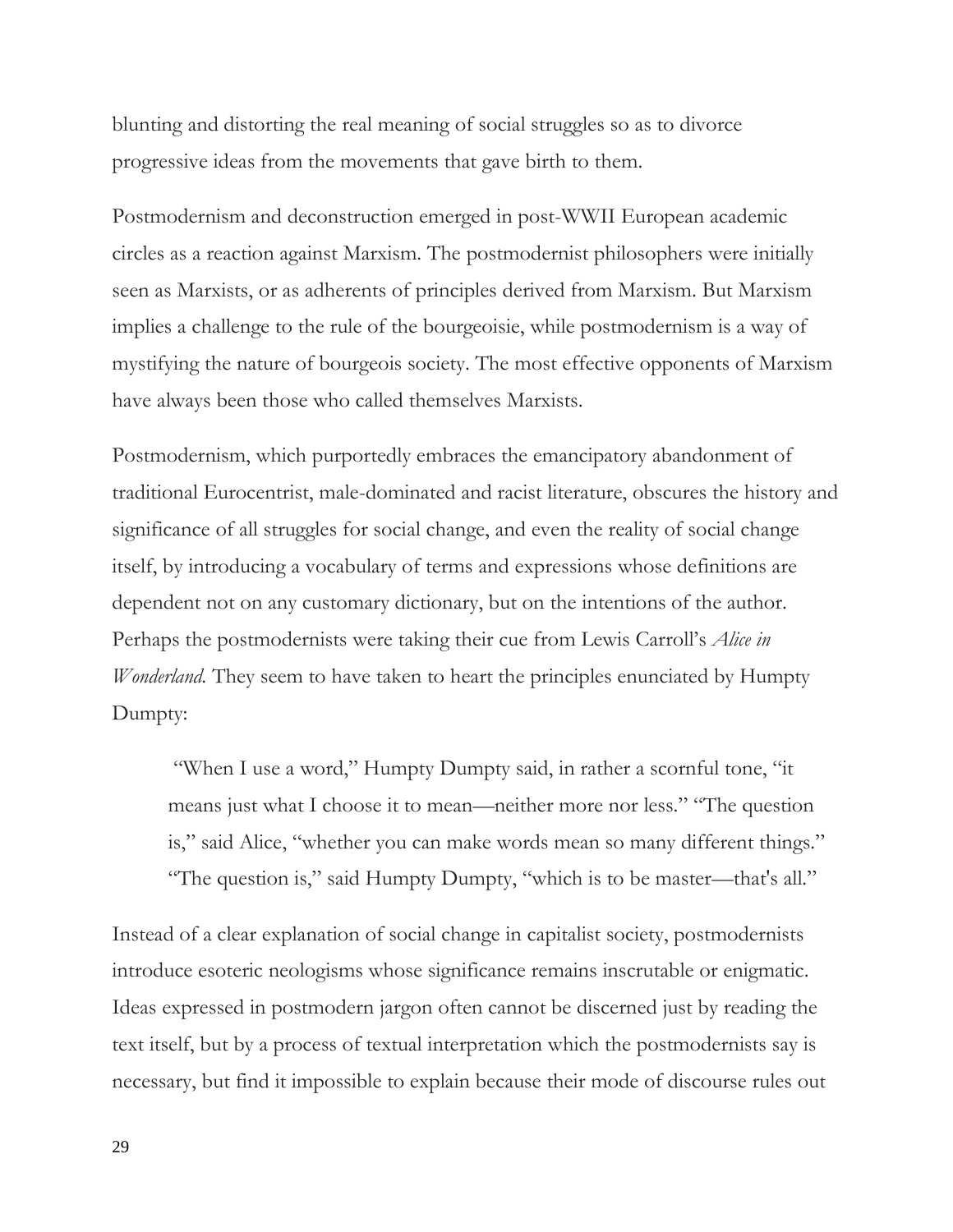ordinary explanations. According to Habermas, textual interpretation requires hermeneutic methods, which themselves are neither straightforward nor easily explained, although some scholars seem to have no difficulty producing massive manuscripts on the theme. See:<https://plato.stanford.edu/entries/postmodernism/>

Postmodern authors shy away from explanations in general because clarification is antithetical to the intent of their projects. Postmodernist influences encourage students to spend considerable time mastering the jargon and employing it in papers which generally incorporate some feminist, anti-imperialist or multicultural themes but lack clear ideas. They impress their professors by handing in papers which mimic the style of the texts they have been studying, and employ its terminology, but require very little knowledge about history, literature or society.

To a certain degree, college education under capitalism has always contained elements of superficiality, distortion and posturing, particularly in the humanities: economics, sociology, history and philosophy. This is a product of the growth of the modern systems of higher education under the tutelage of a ruling class which cannot tolerate a scientific examination of its exploitative character. But prior to the emergence of postmodernism, student essays usually had to incorporate elements of coherence and rationality, even while generally remaining subordinate to articles of faith that provide support for the rule of the capitalist class and their dog-eat-dog system. This was the norm under the old regime of the "canon of western literature," as it was practiced up until the 1970s. Of course, this canon still exists to a large extent in university curricula, and has been modified, but not displaced, by postmodern narratives.

The rise of postmodernism was the expression of a new trend, a rejection of the "western canon" (in history and literature) because of its origins in a European, Caucasian, patriarchal culture. Many students and faculty members, influenced by the sweeping social changes of the 60s and 70s, reached out for a new framework for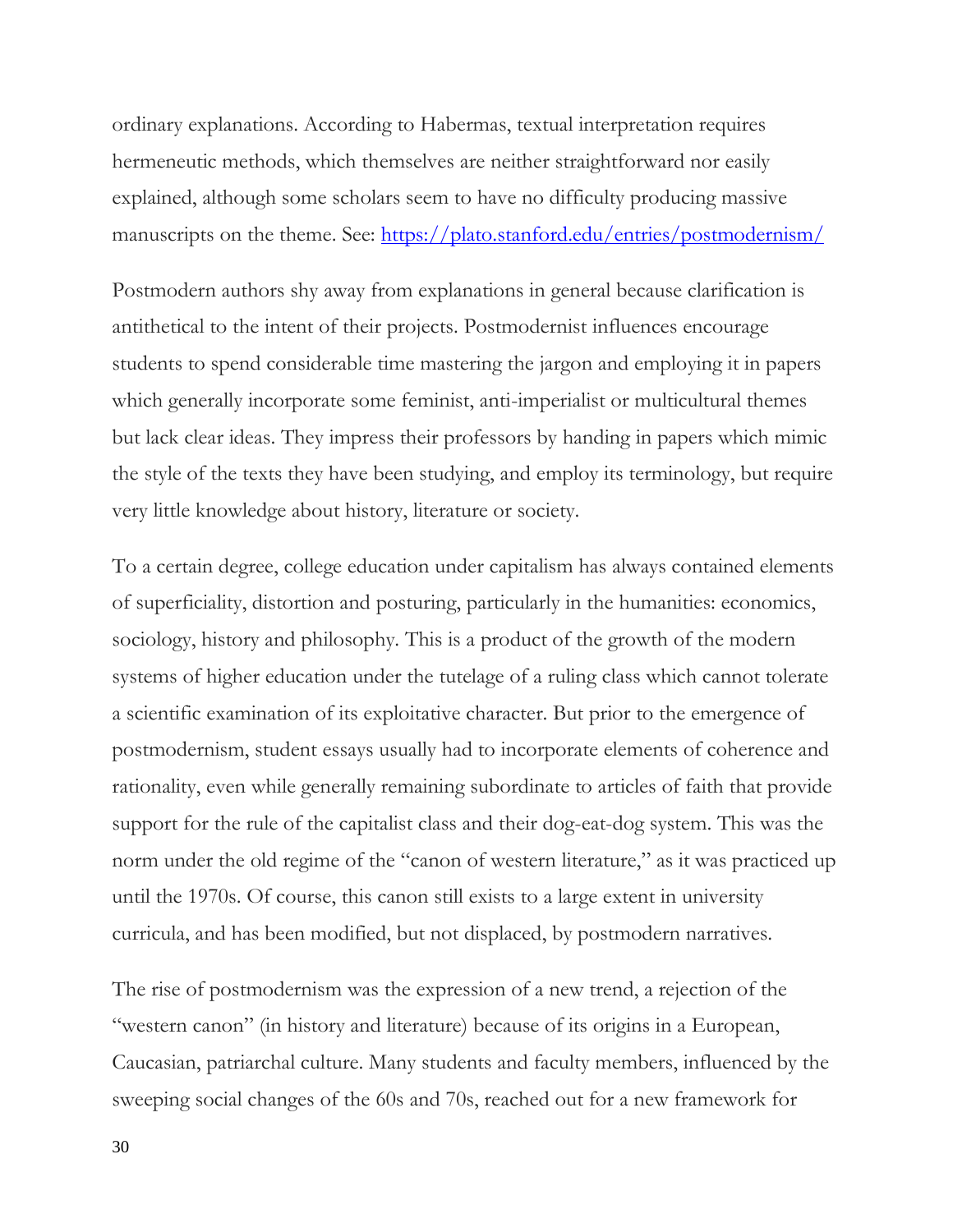interpreting history, something progressive and liberating—and that something often turned out to be postmodernism, which fomented the formation of a cultish erudition that kept *promising* a criticism of social injustice but kept *dissolving* criticism into a morass of impenetrable verbiage. Most students, insofar as they were concerned about course content, wanted course material with a genuinely liberating quality, perhaps a lens to focus on what was critical and vital for historical progress. But what they were offered was yet a new form of bourgeois falsification. Instead of providing insight into history, it obscured reality altogether. Students who only wanted a degree as a ticket to a professional career quickly caught on that learning to master this arcane form of expression could result in PhD degrees and lucrative careers. Other students shifted their academic focus toward more practical or scientific curricula.

Many thousands of college students, influenced by this academic movement, were encouraged to believe that they were not just "privileged" scholars by virtue of their genetic inheritance and their self-perceived facility with advanced ideas, but were destined to join an elevated social tier often referred to as the "cognitive elite." The members of the cognitive elite generally thought of themselves—and still do—as uniquely qualified to fulfill decisive functions of social leadership and, commensurate with the high social value of these functions, expected to be compensated handsomely.

#### **Students under pressure**

But apart from the formative experiences of the new generations going through the struggles of higher education, the youth being raised in upwardly mobile families are being subjected to special pressures. They are being treated by parents and teachers as "specially gifted" children, future members of the cognitive elite. As such, they must be treated as precious resources, fragile and vulnerable, requiring extra careful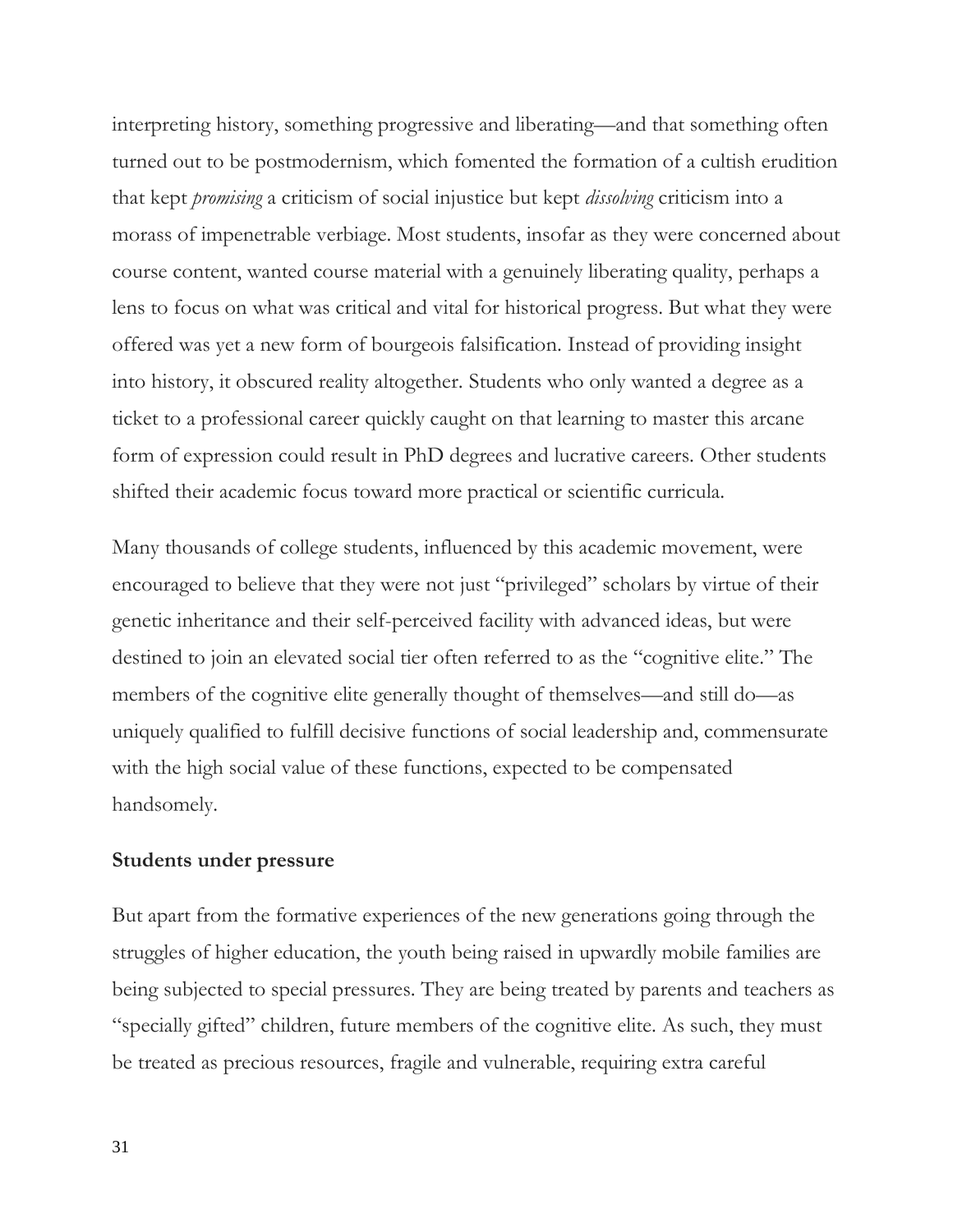handling. As Matthew Lesh explains in his review of *The Coddling of the American Mind,* by Greg Lukianoff and Jonathan Haidt (*Quillete,* Sept. 2, 2018):

When you guard children against every possible risk – do not let them outside to play or walk home alone – they exaggerate the fear of such situations and fail to develop resilience and coping skills. Stresses are necessary to learn, adapt and grow. Without movement, our muscles and joints grow weak. Without varied life experiences, our minds do not know how to cope with day-to-day stressors. Measures designed to protect children and students are backfiring. Fragility is a self-fulfilling prophecy. If you think certain ideas are dangerous, or are encouraged to do so by trigger warnings and safe spaces, you will be more anxious in the long run. Intellectual safety not only makes free and open debate impossible; it's setting up a generation for more anxiety and depression.

So, this special handling approach to parenthood has psychologically damaging results. A recent book by psychologist Jean Twenge, *iGen: Why Today's Super-Connected Kids Are Growing Up Less Rebellious, More Tolerant, Less Happy — and Completely Unprepared for Adulthood,* points to the recent evolution of mental health concerns among university students (as reviewed in the *Chicago Tribune,* Oct. 24, 2017:

The American Freshman Survey echoes these same trends for incoming college students. Every indicator of mental health issues on the survey reached all-time highs in 2016. Since 2009, there has been a 51 percent increase in students feeling overwhelmed, a 64 percent increase in those seeking counseling and a 95 percent increase in those feeling depressed. In 2016, for the first time, the majority of incoming freshmen described their mental health as below average.

Further, on this theme, Alina Tugend, writing in the *New York Times* (June 7, 2017), explains,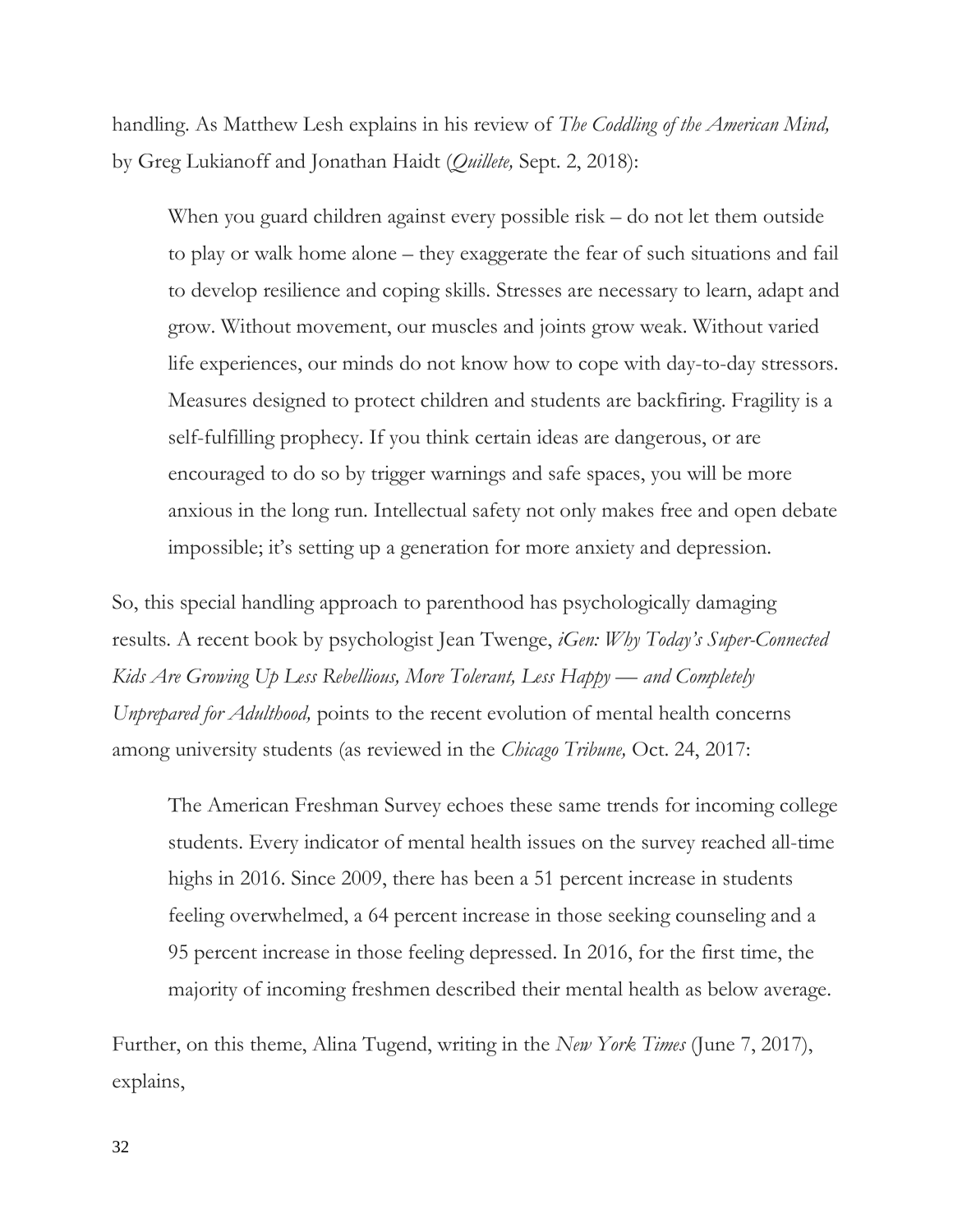It is not new that the number of college students who say they are facing mental—and emotional—health troubles has been steadily growing. What is new is that colleges and universities are increasingly focused on trying to understand, through rigorous research, what interventions work best and for the broadest swath of students.

According to the U.C.L.A. Higher Education Research Institute annual freshman survey, conducted since 1966, a record [high of 11.9 percent of the](https://heri.ucla.edu/press-release/TFS-2016-Press-Release.pdf)  [students](https://heri.ucla.edu/press-release/TFS-2016-Press-Release.pdf) in the 2016 incoming class reported "frequently" feeling depressed in the past year, and 13.9 percent said "there was a very good chance they would seek personal counseling in college." And for the first time in the survey's history, less than half (47 percent) consider their mental health to be above average relative to their peers.

In addition, economic anxiety about the future and the high cost of college now (which can top \$70,000 a year at private schools) puts great stress on students who worry that a grade of B may ruin their career chances or disappoint their parents who are paying hundreds of thousands of dollars.

## [https://www.nytimes.com/2017/06/07/education/colleges-get-proactive-in](https://www.nytimes.com/2017/06/07/education/colleges-get-proactive-in-addressing-depression-on-campus.html)[addressing-depression-on-campus.html](https://www.nytimes.com/2017/06/07/education/colleges-get-proactive-in-addressing-depression-on-campus.html)

The peculiar sense of entitlement and intellectual superiority of this layer of students on college campuses enhances their yearning for protection from harm or offense. This tends to produce uneasiness when confronted with any potentially offensive expression, or provocative line of argument, that challenges their sense of security and intensifies their knee-jerk reaction against any idea they regard as harmful. This has fed a tendency to demand that the campus administrations provide a guarantee of safe spaces, trigger warnings and protection from abusive or offensive situations. But these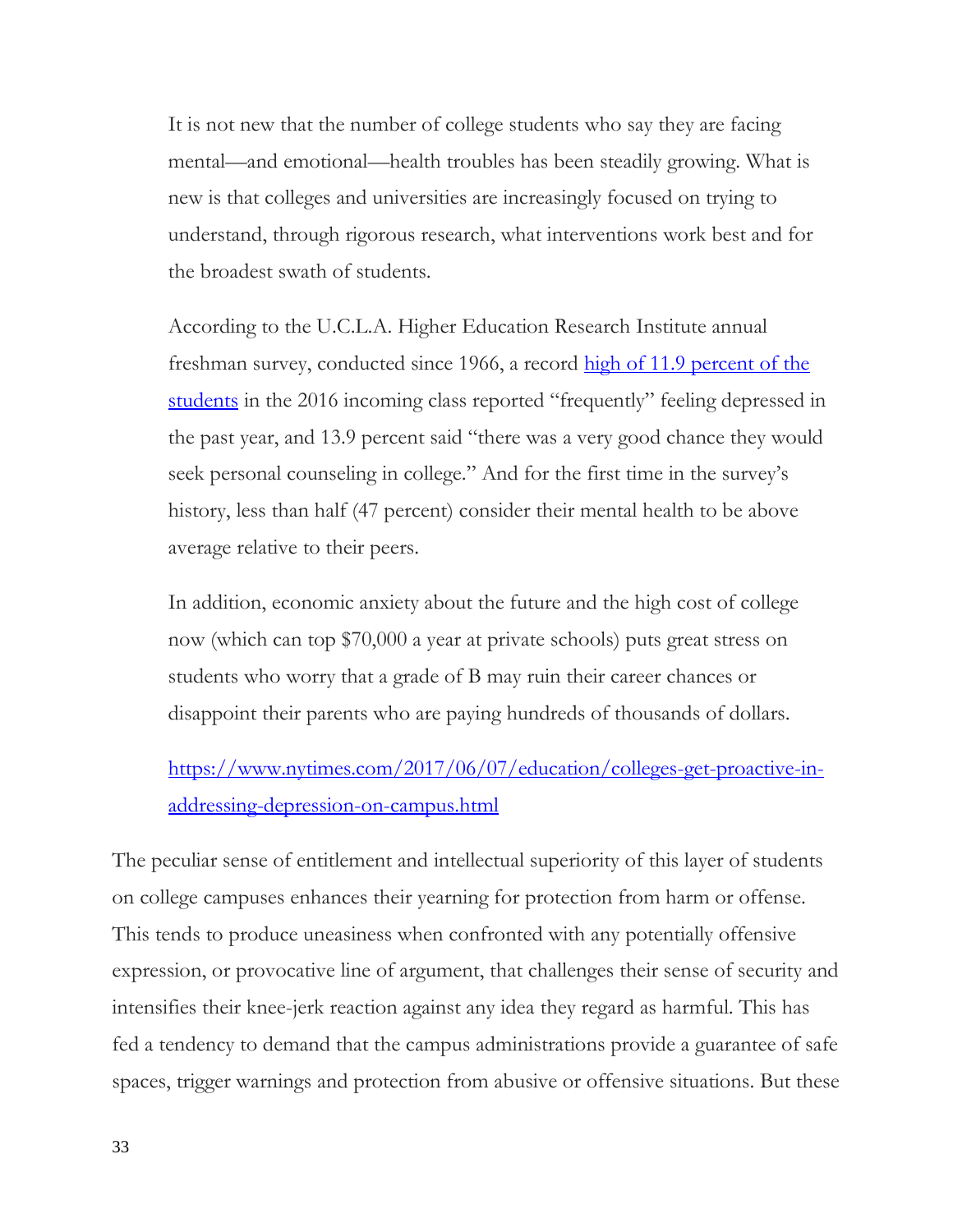students prefer that the administration collaborate with them to restructure the campus environment, and any intrusion of outside forces, such as the municipal or state police, should be avoided. The entry of outside police into the campus might trigger painful feelings. Instead more campuses are establishing their own, universityonly police forces, controlled by the administration. As reported by Melinda D. Anderson in the Sept. 28, 2015 issue of the *Atlantic* monthly:

According to a recent Justice Department report on 2011-12 data, what's been described as the most comprehensive survey of its kind, the vast majority of public colleges and universities—92 percent—have sworn and armed campus officers. Unsurprisingly, they're much less prevalent at private colleges: Slightly over a third (38 percent) of them are equipped with their own law enforcement. Since the 2004-05 school year, the percentage of both public and private colleges nationwide using armed officers increased from 68 percent 75 percent.

The university thus increasingly becomes an isolated arena which develops spontaneously within bourgeois society, and becomes adapted to perform the function of molding the social attitudes of the offspring of the privileged at a time of growing social and moral crisis. At the same time, youth of working families have ever diminishing possibilities for attending institutions of higher learning.

The students with the highest likelihood of graduating from college and going on to higher degrees are those from better-off families, the wealthy or upper middle-class professionals. These also tend to be the one most conditioned by safetyism, and will likely be the most vocally defensive and anxious students. Harvard University sociologist Robert Putnam's book, *Our Kids: The American Dream in Crisis,* relying on several highly-regarded surveys of social statistics, highlights the growing class differentiation and social segregation in the decades since the 1970s.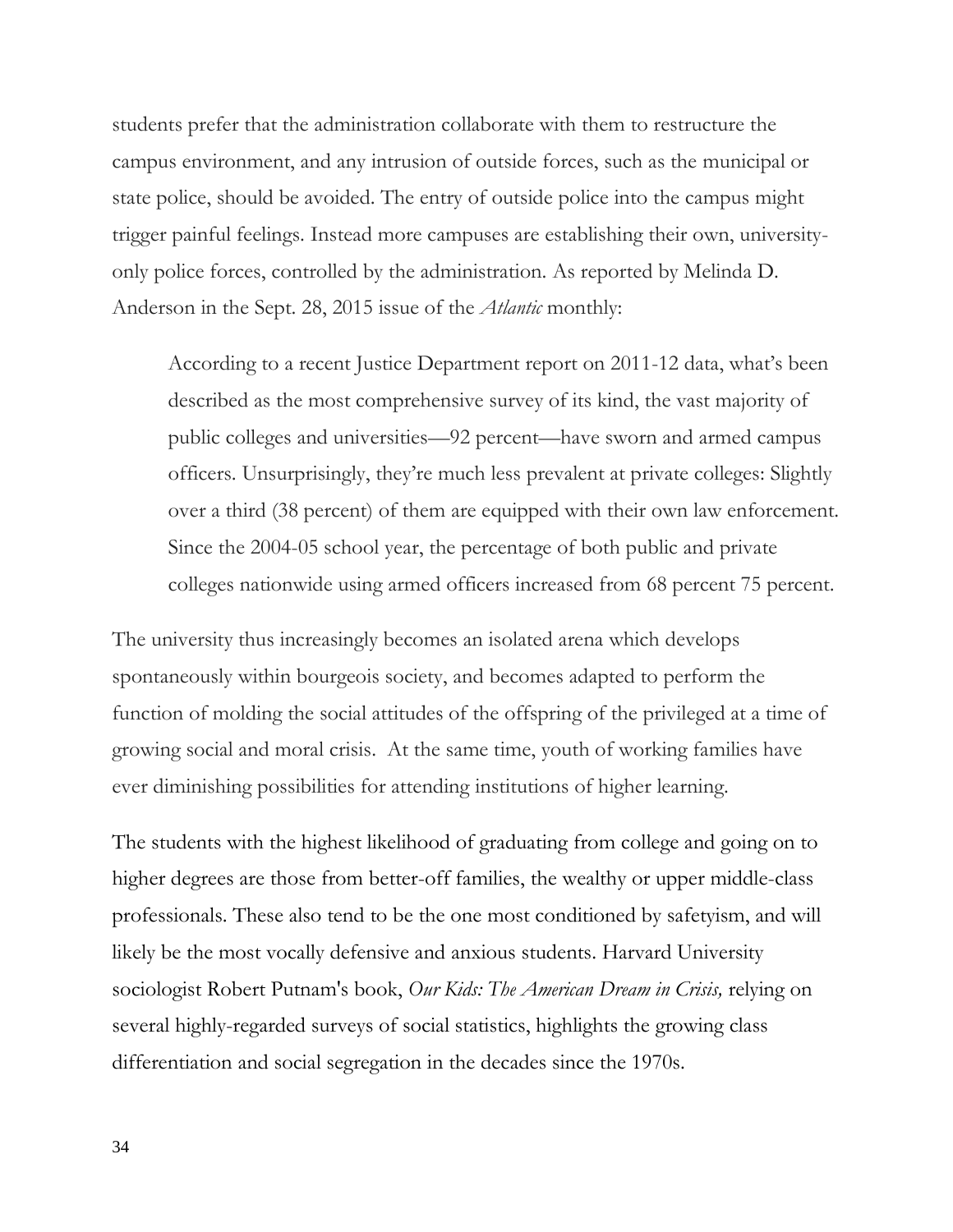In the quarter century between 1979 and 2005, average annual after-tax income (adjusted for inflation) grew by \$900 for the bottom fifth of American households, by \$8,700 for the middle fifth, and by \$745,000 for the top 1 percent of households.

While the big majority of non-college-educated workers have seen a stagnation or decline in their living standards, there has been a substantial growth of wealth concentrated in the upper 25% of U.S. households, categorized by income.

As the twenty-first century opened, a family's socioeconomic status (SES) had become even more important than test scores in predicting which eighth graders would graduate from college. A generation earlier, social class had played a smaller role, relative to academic ability, in predicting educational attainment. Nowadays, high-scoring rich kids are very likely (74 percent) to graduate from college, while low-scoring poor kids almost never do (3 percent). Middling students are six times more likely to graduate from college if they come from a more affluent family (51 percent) than if they come from a less affluent family (8 percent). Even more shocking, high-scoring poor kids are now slightly less likely (29 percent) to get a college degree than low-scoring rich kids (30 percent). That last fact is particularly hard to square with the idea at the heart of the American Dream: equality of opportunity.

"Equality of opportunity," is most often used as a hypocritical slogan promoted by the defenders of capitalist exploitation. The drive to maximize profit, rent and interest income for the ultra-rich bears down ever more harshly against the families of working people in the current phase of economic crisis. In order to defend what little they have, working people have always had to use their force of numbers to fight back against the violence and greed of the propertied rich. However much they have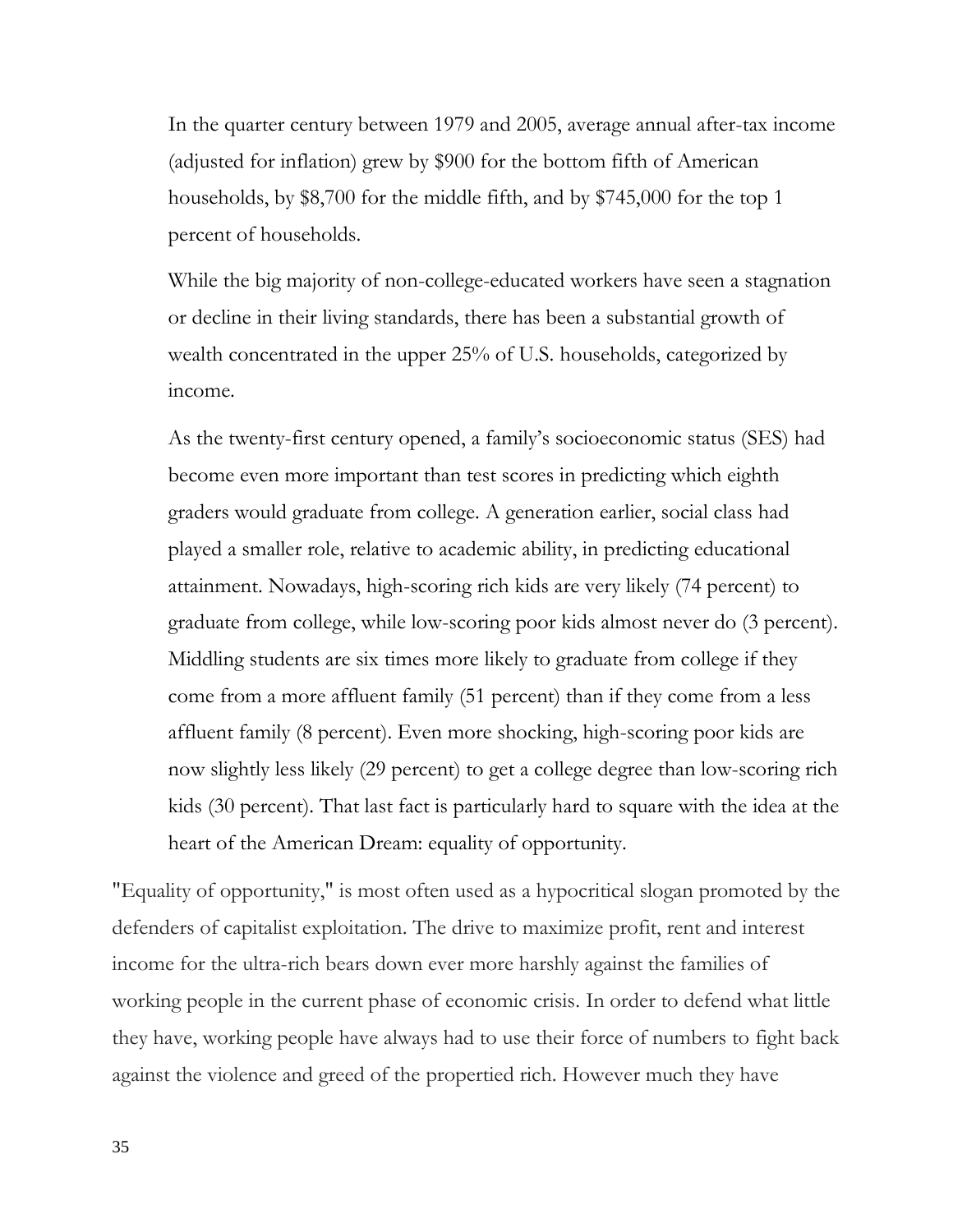achieved gains in living standards, only a minority of them have achieved equality with the families of middle-class professionals. The strategy of mass pressure and public mobilizations is the basis for victory in all these battles, not only in the trade-union movement, but also in other mass movements—for women's rights, Black rights and gay rights. These movements have in common a shared interest in fighting against their greatest enemies, the capitalist rulers, who strive to keep the population divided, weak, ignorant and confused. In this sense all movements arising from the masses have demonstrated a working-class basis.

In any case, the growing gap in living standards between the working class and the privileged middle class (exacerbated by the crisis of capitalist profitability and the downward pressure on wages) has promoted an ever-larger class gap in lifestyles and family dynamics. As Putnam points out:

Ultimately, growing class segregation across neighborhoods, schools, marriages (and probably also civic associations, workplaces, and friendship circles) means that rich Americans and poor Americans are living, learning, and raising children in increasingly separate and unequal worlds, removing the steppingstones to upward mobility—college-going classmates or cousins or middle-class neighbors, who might take a working-class kid from the neighborhood under their wing

"Meritocracy" is traditionally defined as an especially enlightened and talented sector of society that has the capacity to govern due to its heightened capacity to analyze, interpret and judge. In reality, the "meritocracy" that has come to dominate bourgeois ideology, politics and morality in the recent past is simply a privileged social layer. Jack Barnes, in *Malcolm X, Black Liberation and the Road to Workers Power*, Pathfinder, 2009, p. 50, explains the composition of this privileged layer: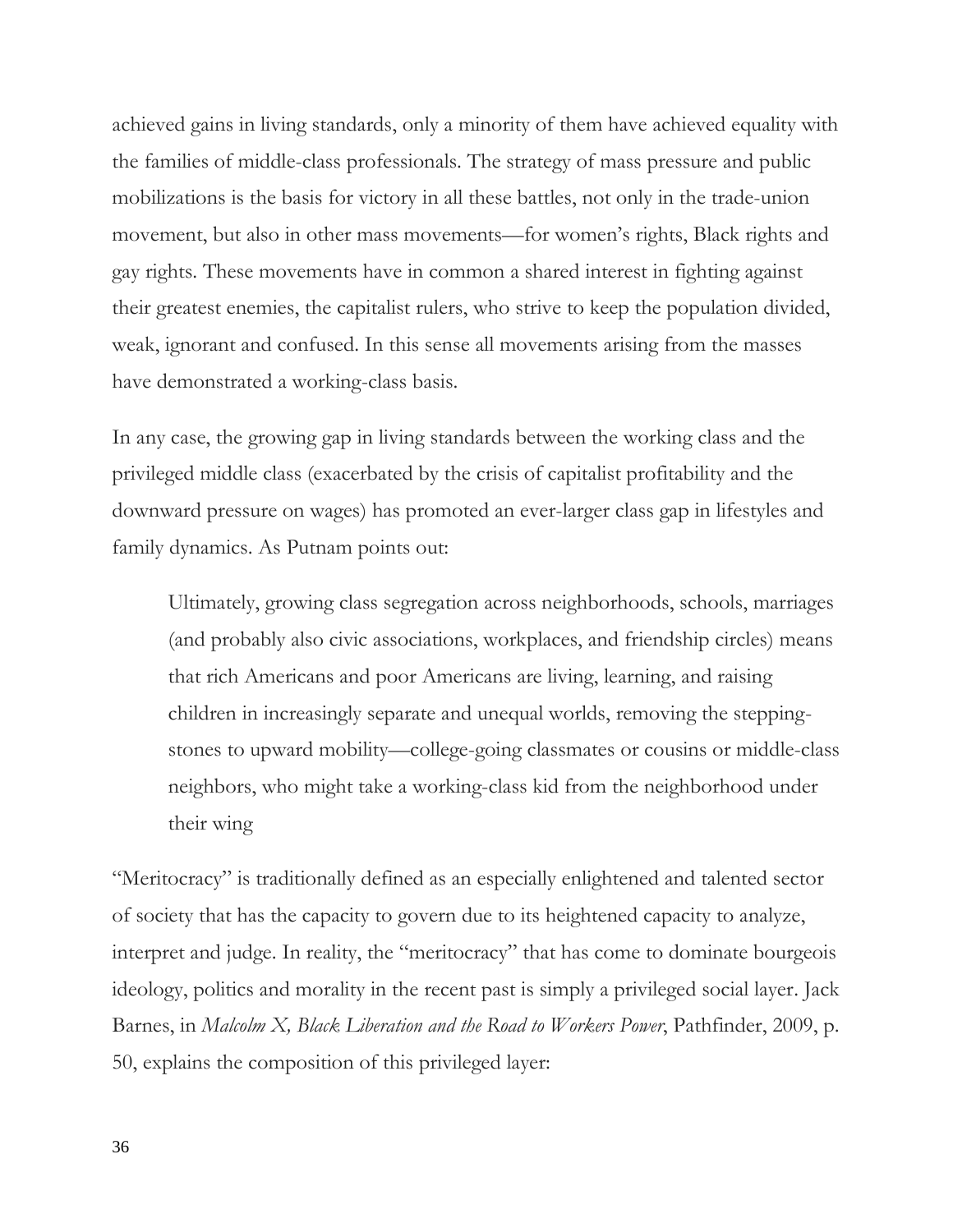… composed of the handsomely remunerated staffs of so-called nonprofit foundations, charities, "community organizations," and "nongovernmental organizations" (NGOs)—in the United States and worldwide; of well-placed professors and top university administrative personnel; of attorneys, lobbyists, and others.

The lives and livelihoods of these growing foundation- and university-centered strata in capitalist society—who, along with bankers and businessmen, cycle back and forth into and out of government positions—are themselves largely unconnected to the production, reproduction, or circulation of social wealth. Their existence is more and more alien to the conditions of life of working people or other producers of any racial or national background. (

This meritocracy owes its existence to the needs of the ruling class to defend its interests during a period of growing discontent among the workers and youth. But this must be done in such a way that creates the appearance that the meritocrats are entitled to a privileged position and a high income because they know the best way to defend the needs of the most oppressed sectors of society. As Barnes explains:

… this is a self-designated "enlightened meritocracy," determined to con the world into accepting the myth that the economic and social advancement of its members isjust reward for their individual intelligence, education, and "service." Its members truly believe that their "brightness," their "quickness," their "contributions to public life," their "service," their "sacrifices" (they humbly point out they could be making a lot more in business or banking) give them the right to make decisions, to administer society on behalf of the bourgeoisie—on behalf of what they claim tobe the interests of "the people." (ibid)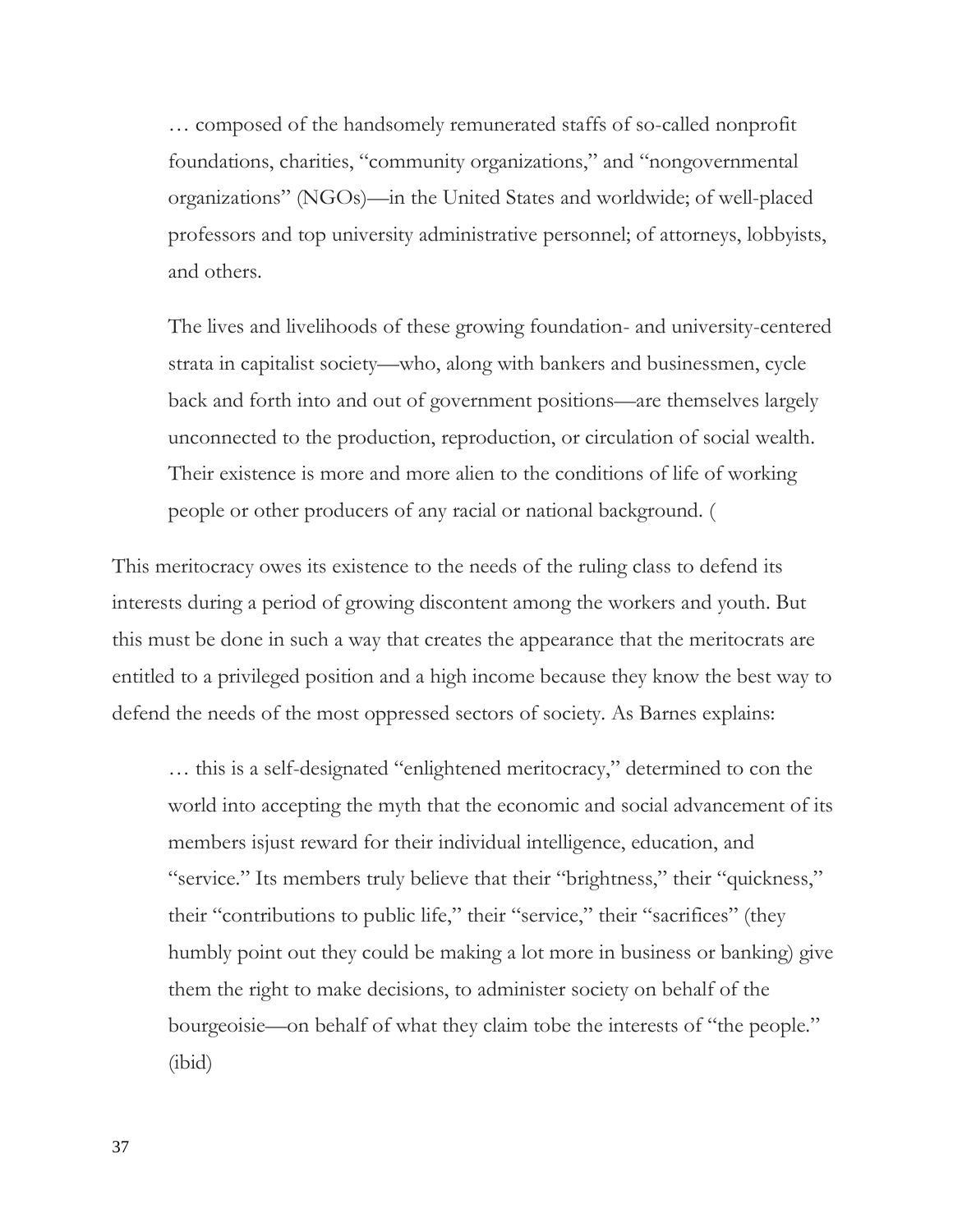The meritocrats promote an ideological course that favors the continued social and political preeminence of the ruling capitalist class, thus securing their own elevated social status as long as their roles remain useful to the administrative and ideological processes that sustain the dominance of the capitalist rulers. Since the decline of the civil rights and women's rights movements in the 1970s and 80s, the elevated social and economic position of Black people and women has become divorced from the social movements that created the basis for their academic and occupational advancement. They have been integrated into professional middle-class professions for the most part linked to authority or influence. In these positions they can help to divert or blunt initiatives rising from the working people. They can pose as representatives of the oppressed, and put themselves forward as the guarantors of the rights that have been won.

But in a period of crisis and cutbacks their jobs and social position become insecure. As the fears of downsizing, redundancy, of losing status and privilege, play a growing role in their daily lives, it feeds into family life and their relationships with their children. The task of protecting the new generation from any and all danger becomes an irrepressible compulsion. This is the context for the emergence of safetyism within the meritocracy and for identity politics on campus and beyond. As Barnes explains:

The meritocracy, to the contrary, is *not* confident. Dependent on cadging from the capitalists a portion of the wealth created by the exploited producers, these privileged aspirants to bourgeois affluence—a lifestyle they are convinced "society" *owes* them—nonetheless fear at some point being pushed back toward the conditions of the working classes. … At the same time, and despite their shameless self-promotion, many of them also sense that since they serve no *essential* economic or political functions in the production and reproduction of surplus value, they live at the forbearance of the bourgeoisie. In the end, large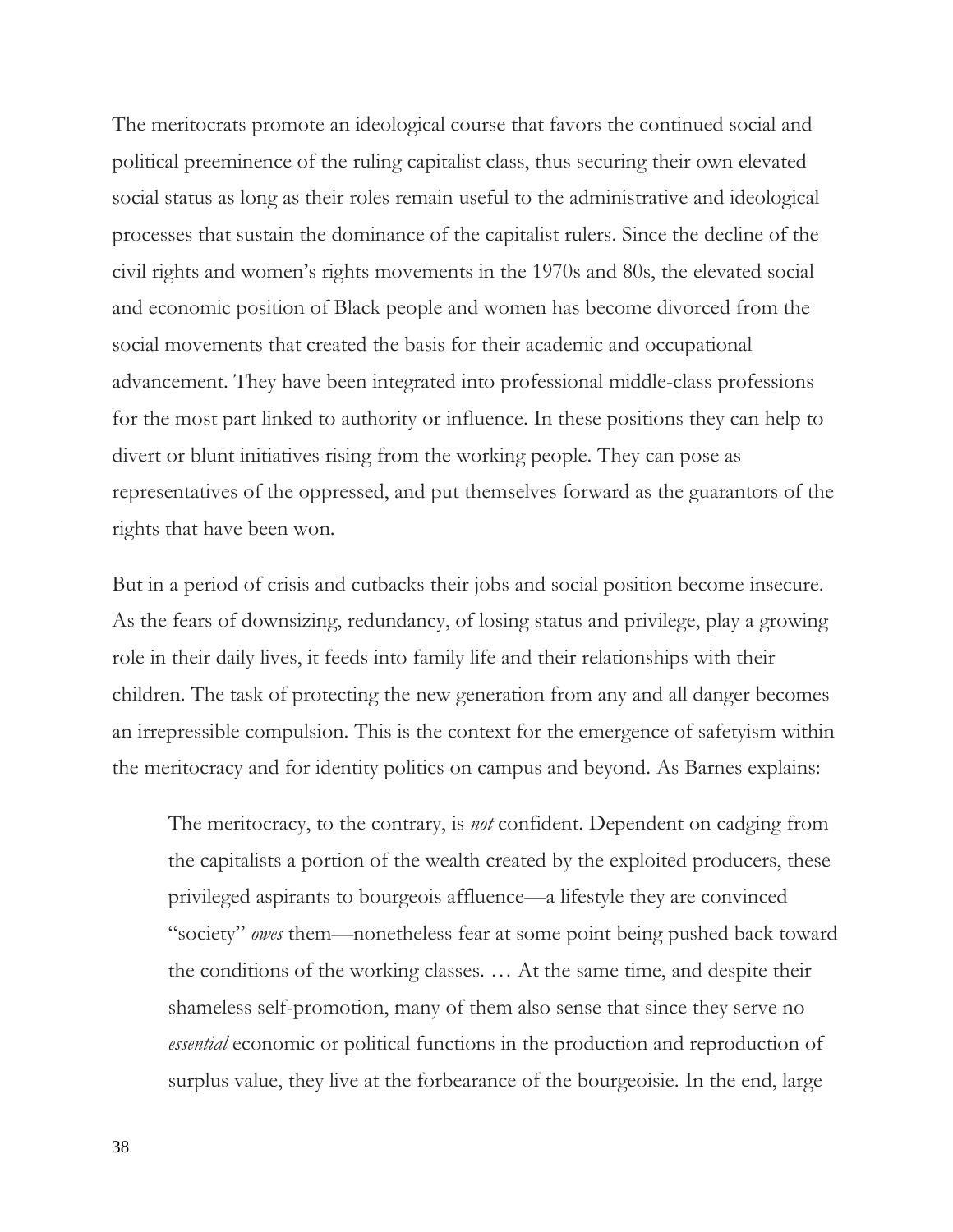numbers of them are expendable, especially at times of deepening social crisis. (ibid)

The meritocrats fear losing what they have gained, so they conform in practice to policies which steer clear of any perspective that might favor the independent organization of the working class—or any oppressed nationality or social group—to struggle for their rights. Their goal is to convince the masses that the existing political institutions, above all the Democratic Party, will help them achieve their desires for a better life.

The deepening capitalist crisis, which cannot be resolved by any political means available to the capitalists, their economists and supporters, becomes an ever more dominant feature of everyday life for all classes. The capitalists' scramble for diminishing profits forces them to intensify competition on a world scale, to divert capital to riskier investments, and to push up the total indebtedness of governments, corporations and families. The spiraling tower of debt guarantees a hard fall and a devastating impact as the next true economic depression approaches. While the meritocracy cannot help but feel the ground slipping out from under their feet, the laboring masses reach out for effective means to help prepare them for the struggles ahead.

At the same time, the forces gathered around Trump, for the most part members the same meritocracy, have learned to make a terminological shift which dispenses with most of the diversity and cultural identity politics that has become so ingrained in their conceptions and rhetoric, and which prevailed during the Obama administration. The Trumpsters have resurrected the flag-waving nationalism and the America-first bombast of previous administrations. But the Trump supporters' claim to represent the workers who have been tossed aside and left behind in the carnage of the rust belt is really nothing more than a supplement to diversity politics, only focused on a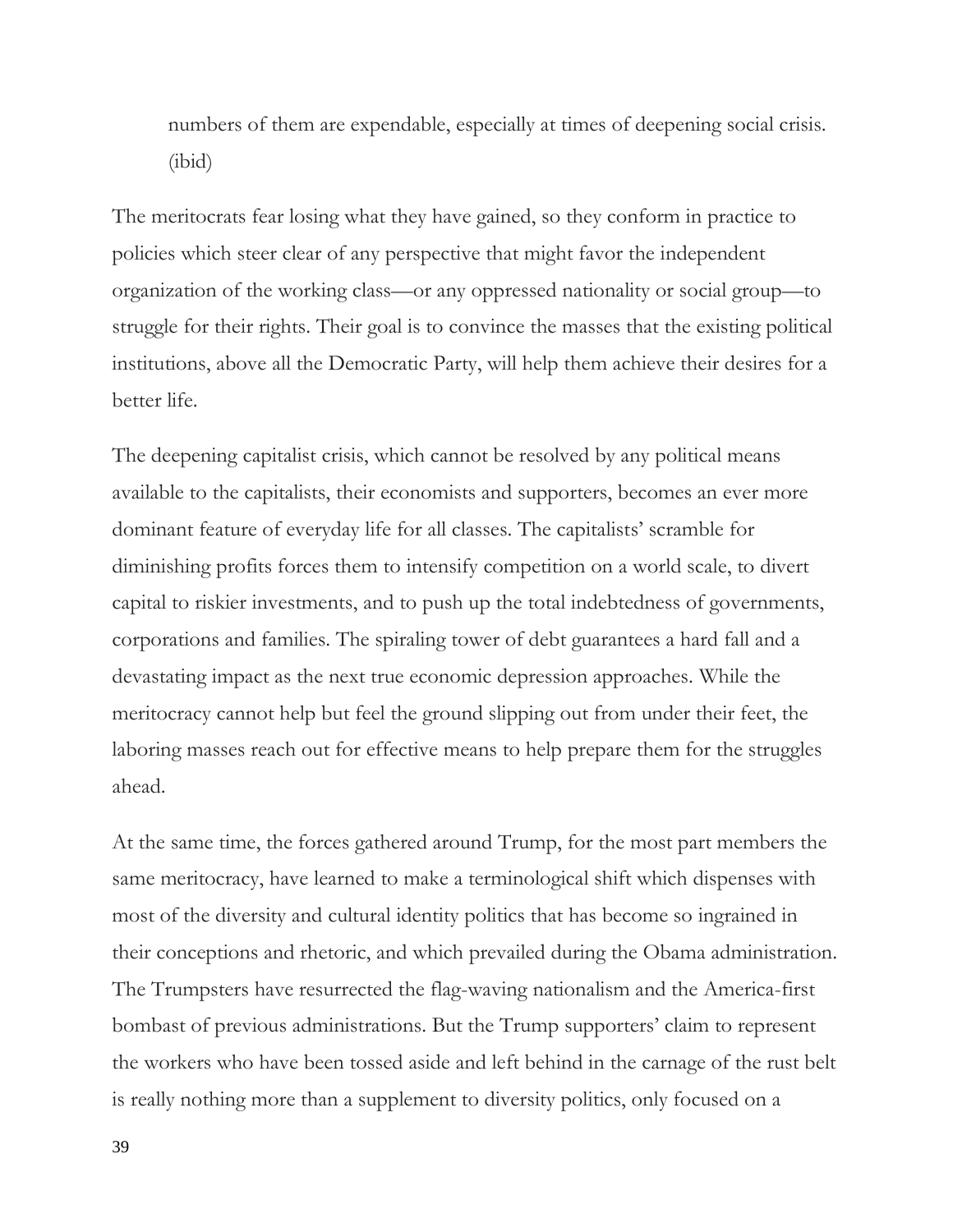different category of the working population. Either way they seek the same privileges and the same remuneration.

The specific features of the meritocratic world view did not emerge suddenly from nowhere, but evolved on the basis of the gains of the civil rights movement, the women's movement and the related struggles of Latinos, Native Americans, and gays and lesbians in the United States. These movements, beginning with the civil rights movement in the 1950s, all represented a striving for equal rights in the context of a relatively high level of capitalist prosperity which increasingly offered the possibility of a better life for all working people. In part, it was the anti-imperialist struggles during and after WWII in India, China, Cuba and elsewhere that showed the way forward for millions all over the world. The trade union movement of the 1930s and 1940s had already shown the possibility of making substantial gains in wages and working conditions, as well as having provided a good example of workers of all races uniting in struggle.But there was a stark contrast between the harsh, unyielding conditions of Jim Crow in the South—enforced by the federal government—and the deepening awareness of the growing opportunities to defeat and abolish Jim Crow, gain the right to vote for Black people, and establish conditions of equality among working people of all races. But a widespread popular struggle was needed.

In the 1960s the Voting Rights Act and the Civil Rights Act codified the gains for voting, equal access in housing, non-discrimination in public services and employment, and other rights. Women won the right to abortion. But the struggles of the masses of working people were necessary to make these promises a reality. Under heavy pressure from the working masses the U.S. government doled out concessions with an eyedropper while always striving to appear as the greatest benefactor of democratic rights. Affirmative action policies in college enrollment and hiring in the public sector, stemming from legislation approved in the 1960s, were increasingly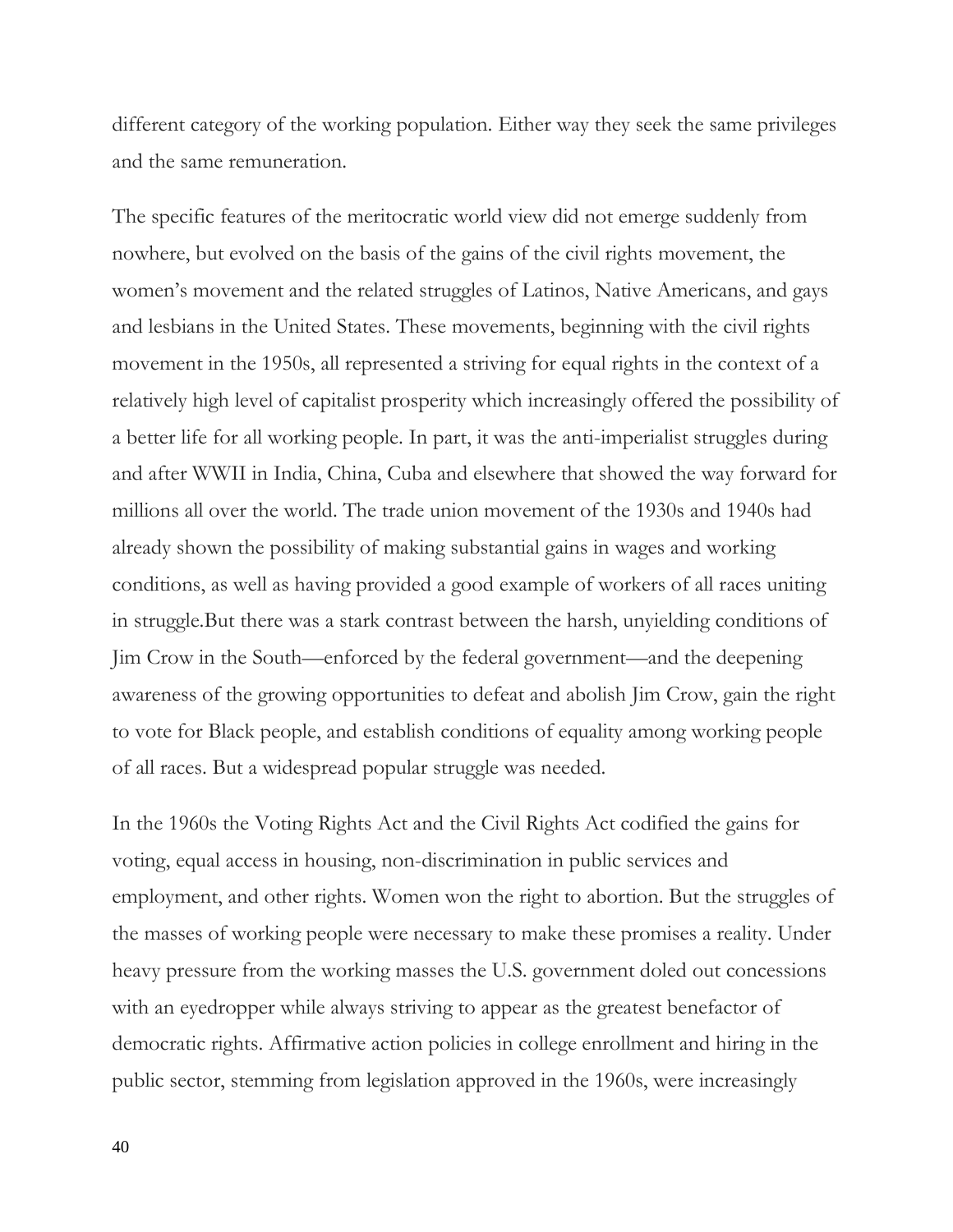implemented in the 1970s. Often these policies required quotas for "minority" applicants, most often African Americans, but there were affirmative action policies for women as well. Similar polices were pursued in other institutions.

The gains of the civil rights movement transformed social attitudes and practices in ways that were a great advance for the unity workers of all races and nationalities in the struggle to achieve political power and emancipate society from the scourge of capitalist exploitation. But the struggles of women, African Americans and others waned in the 1980s as the gains already won seemed to undercut the need for continued mobilization and protest. The organizations that had been formed and transformed earlier in the democratic battles became conservatized, and the leaders adapted their policies, practices and terminology to norms that had become acceptable to the capitalists and their government. In many areas of social change, the policies and terms continued, but the original progressive content was converted into hypocritical affirmations. Bureaucratic procedures were clothed in the language of democratic rights. Resistance was replaced by conformism.

In the post-civil rights and post-feminist era leaders of trade unions, public services providers, major corporations, government agencies, and community-based organizations increasingly implemented policies that allowed them to posture as the guardians of liberty, the protectors of equality and the arbiters of progress for the "minorities," women and others. Those who had been oppressed in the past still faced ongoing discrimination and needed protective barriers to mistreatment. As officials and administrators, for the most part members of the privileged meritocracy, they imposed norms of behavior that they insisted were protective of threatened racial, ethnic or sexual minorities. They made use of language—politically correct norms of speech—that became increasingly obligatory in public, together with penalties for language considered politically incorrect. These tendencies became established in the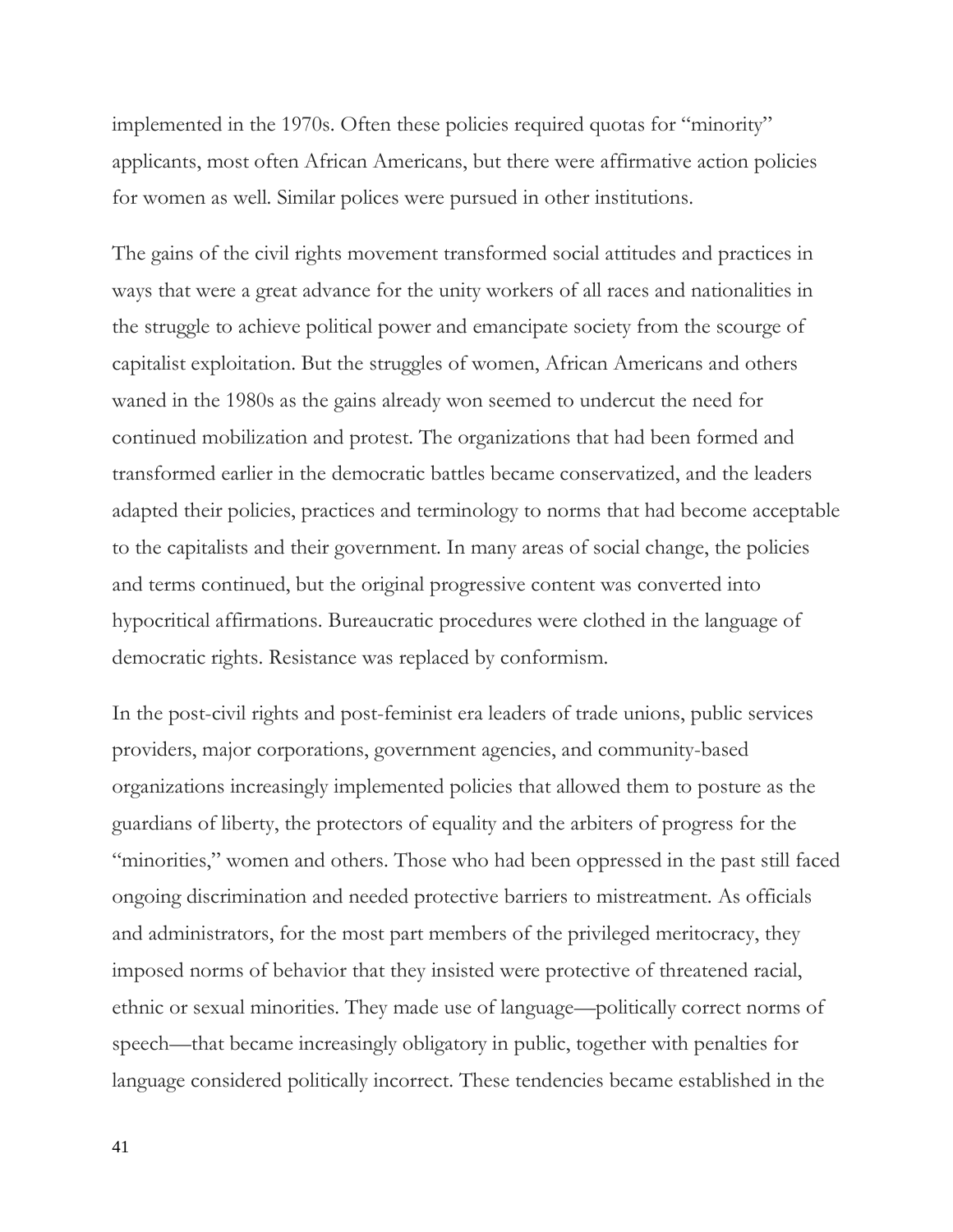form of the politics of cultural identity. Prohibitions of free speech were imposed in the name of protecting women and minorities from offensive language microagressions—that could potentially be traumatic and psychologically damaging. Trigger warnings—informing readers of dangerous content—had to be imposed on potentially offensive reading material.

Freedom of speech and the right to assemble in public are critically important gains for those elements of the population—workers, farmers, oppressed nationalities and their allies—who represent the only real hope for the future of humanity. Free speech is necessary for the masses as they fight their way forward towards clear conceptions of the problems they confront and what methods can lead to solutions. They need to identify friends and foes in the struggle for a better world. The stifling of free speech, noted in the examples given above, represents the reactionary role of the meritocracy as a major obstacle in the road of the self-organization of the workers and their allies. The meritocracy works in such a way as to preserve the dominant role of the ruling class—made up of the country's wealthiest families—in the government and society. The ideology of the meritocracy is the ideology of liberalism, liberalism updated for the post-civil rights and post-feminist era. Politically the meritocrats are most at home in the Democratic Party, although they play a role in the Republican Party as well.

The meritocrats based in the universities, media and political institutions renounce Marxism as irrelevant and misguided. At the same time, they have no answers whatsoever to the millions of workers, Black, Latino or Caucasian, who feel the effects of the ongoing economic crisis, and who seek some way to redress their grievances and regain some lost ground in democratic rights, wages and working conditions. For the working people who feel the ruinous effects of the long-term stagnation of production and trade, the only answer is to reject the mythologies promoted by the different wings of the ruling-class ideologists, and their political